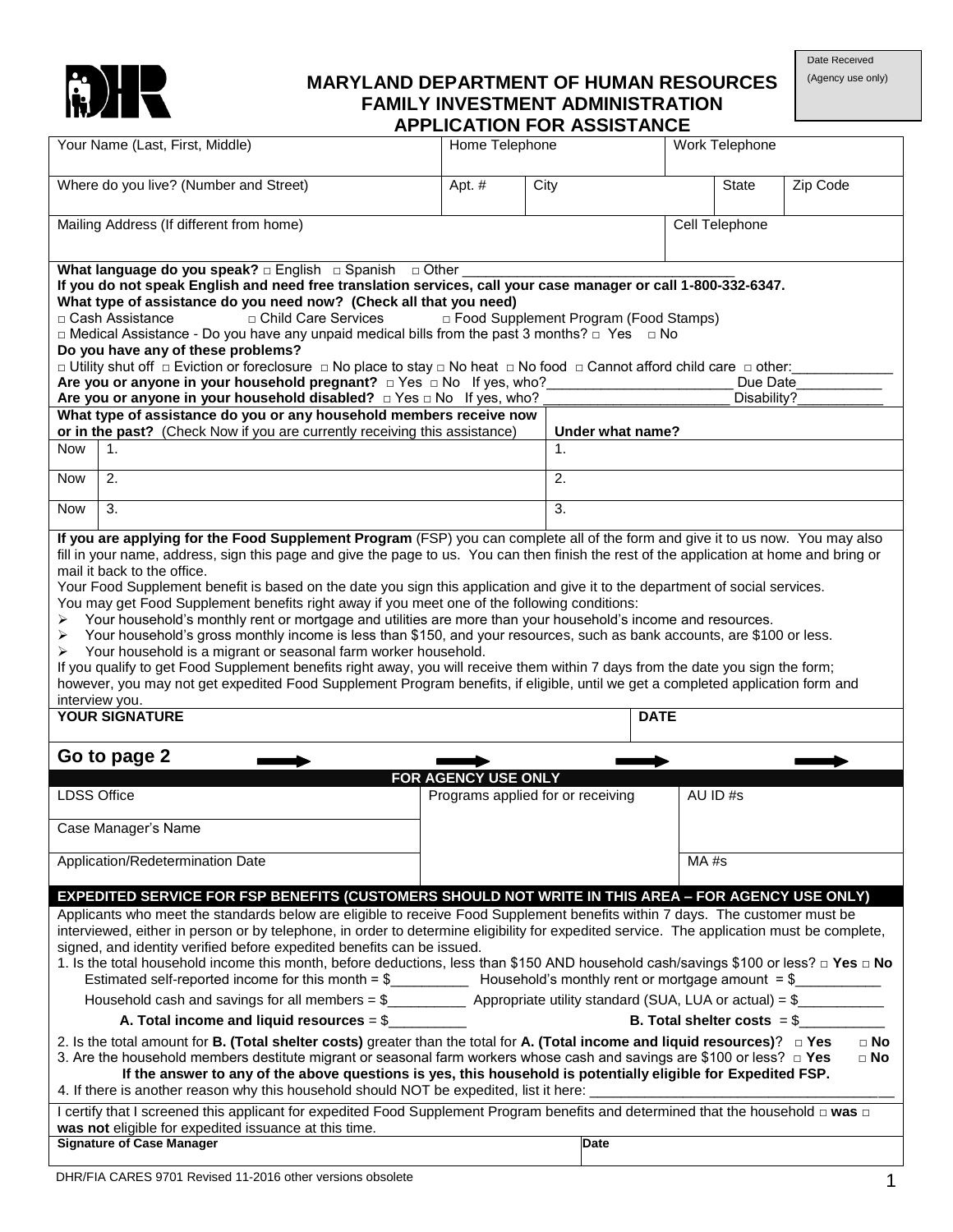### **A. HOUSEHOLD MEMBERS**

|                                | ---------<br>Fill in the blanks for everyone that lives with you. List your own name first. Social<br>Security number and Citizenship are optional for members not applying for benefits.<br>Use the codes below to complete the Citizenship, Race and Ethnicity columns. Enter<br>each code that applies, using at least one code for each person.<br>Ethnicity Codes: 1= Hispanic or Latino, 2=Not Hispanic/Latino<br>Race Codes: you can choose one or more race code - 1=American Indian/Alaskan Native,<br>2=Asian, 3=Black/African American, 4=Native Hawaiian/Pacific Islander, 5=White<br>Citizenship/Immigration Code: 1=United States Citizen, 2=Permanent Resident, 3=Asylee,<br>4=Alien granted conditional entry, 5=Parolee 1 year or more, 6=Alien whose deportation is<br>withheld, 7=Refugee, 8=Battered alien spouse, child, or parent of child(ren)<br>Note: You do not have to give information about your race or ethnicity. If you do, it will<br>help show how we obey the Federal Civil Rights Law. We will not use this information to<br>decide if you are eligible. If you do not give us your race, it will not affect your<br>application. The case manager will enter a race code for statistical purposes only. Title<br>VI of the Civil Rights Act of 1964 allows us to ask for this information. |                                 |                                     | Only Answer the questions<br>below for each person<br>who $\nu$ wants benefits $\nu$ |           |      |                          |                         |                                              |                    |                        |
|--------------------------------|----------------------------------------------------------------------------------------------------------------------------------------------------------------------------------------------------------------------------------------------------------------------------------------------------------------------------------------------------------------------------------------------------------------------------------------------------------------------------------------------------------------------------------------------------------------------------------------------------------------------------------------------------------------------------------------------------------------------------------------------------------------------------------------------------------------------------------------------------------------------------------------------------------------------------------------------------------------------------------------------------------------------------------------------------------------------------------------------------------------------------------------------------------------------------------------------------------------------------------------------------------------------------------------------------------------------------------|---------------------------------|-------------------------------------|--------------------------------------------------------------------------------------|-----------|------|--------------------------|-------------------------|----------------------------------------------|--------------------|------------------------|
| APPLYING<br>FOR<br>(Yes or No) | <b>NAME</b><br>(Last, First, Middle)                                                                                                                                                                                                                                                                                                                                                                                                                                                                                                                                                                                                                                                                                                                                                                                                                                                                                                                                                                                                                                                                                                                                                                                                                                                                                             | How are they<br>related to you? | DATE<br>OF<br><b>BIRTH</b>          | SEX                                                                                  | ETHNICITY | RACE | IN SCHOOL<br>(Yes or No) | LAST GRADE<br>COMPLETED | U.S.<br>CITIZEN<br>(Yes or No)               |                    | SOCIAL SECURITY NUMBER |
|                                |                                                                                                                                                                                                                                                                                                                                                                                                                                                                                                                                                                                                                                                                                                                                                                                                                                                                                                                                                                                                                                                                                                                                                                                                                                                                                                                                  | Self                            |                                     |                                                                                      |           |      |                          |                         |                                              |                    |                        |
|                                |                                                                                                                                                                                                                                                                                                                                                                                                                                                                                                                                                                                                                                                                                                                                                                                                                                                                                                                                                                                                                                                                                                                                                                                                                                                                                                                                  |                                 |                                     |                                                                                      |           |      |                          |                         |                                              |                    |                        |
|                                |                                                                                                                                                                                                                                                                                                                                                                                                                                                                                                                                                                                                                                                                                                                                                                                                                                                                                                                                                                                                                                                                                                                                                                                                                                                                                                                                  |                                 |                                     |                                                                                      |           |      |                          |                         |                                              |                    |                        |
|                                |                                                                                                                                                                                                                                                                                                                                                                                                                                                                                                                                                                                                                                                                                                                                                                                                                                                                                                                                                                                                                                                                                                                                                                                                                                                                                                                                  |                                 |                                     |                                                                                      |           |      |                          |                         |                                              |                    |                        |
|                                |                                                                                                                                                                                                                                                                                                                                                                                                                                                                                                                                                                                                                                                                                                                                                                                                                                                                                                                                                                                                                                                                                                                                                                                                                                                                                                                                  |                                 |                                     |                                                                                      |           |      |                          |                         |                                              |                    |                        |
|                                |                                                                                                                                                                                                                                                                                                                                                                                                                                                                                                                                                                                                                                                                                                                                                                                                                                                                                                                                                                                                                                                                                                                                                                                                                                                                                                                                  |                                 |                                     |                                                                                      |           |      |                          |                         |                                              |                    |                        |
|                                |                                                                                                                                                                                                                                                                                                                                                                                                                                                                                                                                                                                                                                                                                                                                                                                                                                                                                                                                                                                                                                                                                                                                                                                                                                                                                                                                  |                                 |                                     |                                                                                      |           |      |                          |                         |                                              |                    |                        |
|                                |                                                                                                                                                                                                                                                                                                                                                                                                                                                                                                                                                                                                                                                                                                                                                                                                                                                                                                                                                                                                                                                                                                                                                                                                                                                                                                                                  |                                 |                                     |                                                                                      |           |      |                          |                         |                                              |                    |                        |
|                                | Are any of the household members a roomer or boarder? $\Box$ Yes $\Box$ No If yes, who?<br><b>B. CITIZENSHIP/ IMMIGRATION STATUS</b>                                                                                                                                                                                                                                                                                                                                                                                                                                                                                                                                                                                                                                                                                                                                                                                                                                                                                                                                                                                                                                                                                                                                                                                             |                                 |                                     |                                                                                      |           |      |                          |                         |                                              |                    |                        |
|                                | If anyone for whom you are applying is not a United States citizen, fill in this section. ONLY ANSWER THESE<br>QUESTIONS FOR EACH PERSON WHO WANTS BENEFITS. If you are not eligible for other kinds of Medical<br>Assistance and you are applying only for Emergency Medicaid, you do not have to fill-in this section.                                                                                                                                                                                                                                                                                                                                                                                                                                                                                                                                                                                                                                                                                                                                                                                                                                                                                                                                                                                                         |                                 |                                     |                                                                                      |           |      |                          |                         |                                              |                    |                        |
|                                | Household member                                                                                                                                                                                                                                                                                                                                                                                                                                                                                                                                                                                                                                                                                                                                                                                                                                                                                                                                                                                                                                                                                                                                                                                                                                                                                                                 |                                 | <b>INS Status</b>                   |                                                                                      |           |      |                          |                         | Sponsored Immigrant?<br>$\Box$ Yes $\Box$ No |                    | Country of origin      |
| Household member               |                                                                                                                                                                                                                                                                                                                                                                                                                                                                                                                                                                                                                                                                                                                                                                                                                                                                                                                                                                                                                                                                                                                                                                                                                                                                                                                                  |                                 | US Entry date:<br><b>INS Status</b> |                                                                                      |           |      |                          |                         | Sponsored Immigrant?<br>□ Yes □ No           | <b>INS Number:</b> | Country of origin      |
|                                | Household member                                                                                                                                                                                                                                                                                                                                                                                                                                                                                                                                                                                                                                                                                                                                                                                                                                                                                                                                                                                                                                                                                                                                                                                                                                                                                                                 |                                 | US Entry date:<br><b>INS Status</b> |                                                                                      |           |      |                          |                         | Sponsored Immigrant?                         | <b>INS Number:</b> | Country of origin      |
|                                |                                                                                                                                                                                                                                                                                                                                                                                                                                                                                                                                                                                                                                                                                                                                                                                                                                                                                                                                                                                                                                                                                                                                                                                                                                                                                                                                  |                                 | US Entry date:                      |                                                                                      |           |      |                          |                         | □ Yes □ No                                   | <b>INS Number:</b> |                        |
|                                | Household member                                                                                                                                                                                                                                                                                                                                                                                                                                                                                                                                                                                                                                                                                                                                                                                                                                                                                                                                                                                                                                                                                                                                                                                                                                                                                                                 |                                 | <b>INS Status</b>                   |                                                                                      |           |      |                          |                         | Sponsored Immigrant?<br>□ Yes □ No           |                    | Country of origin      |
|                                | Household member                                                                                                                                                                                                                                                                                                                                                                                                                                                                                                                                                                                                                                                                                                                                                                                                                                                                                                                                                                                                                                                                                                                                                                                                                                                                                                                 |                                 | US Entry date:<br><b>INS Status</b> |                                                                                      |           |      |                          |                         | Sponsored Immigrant?                         | <b>INS Number:</b> | Country of origin      |
|                                |                                                                                                                                                                                                                                                                                                                                                                                                                                                                                                                                                                                                                                                                                                                                                                                                                                                                                                                                                                                                                                                                                                                                                                                                                                                                                                                                  |                                 |                                     | US Entry date:                                                                       |           |      |                          |                         | □ Yes □ No<br>INS Number:                    |                    |                        |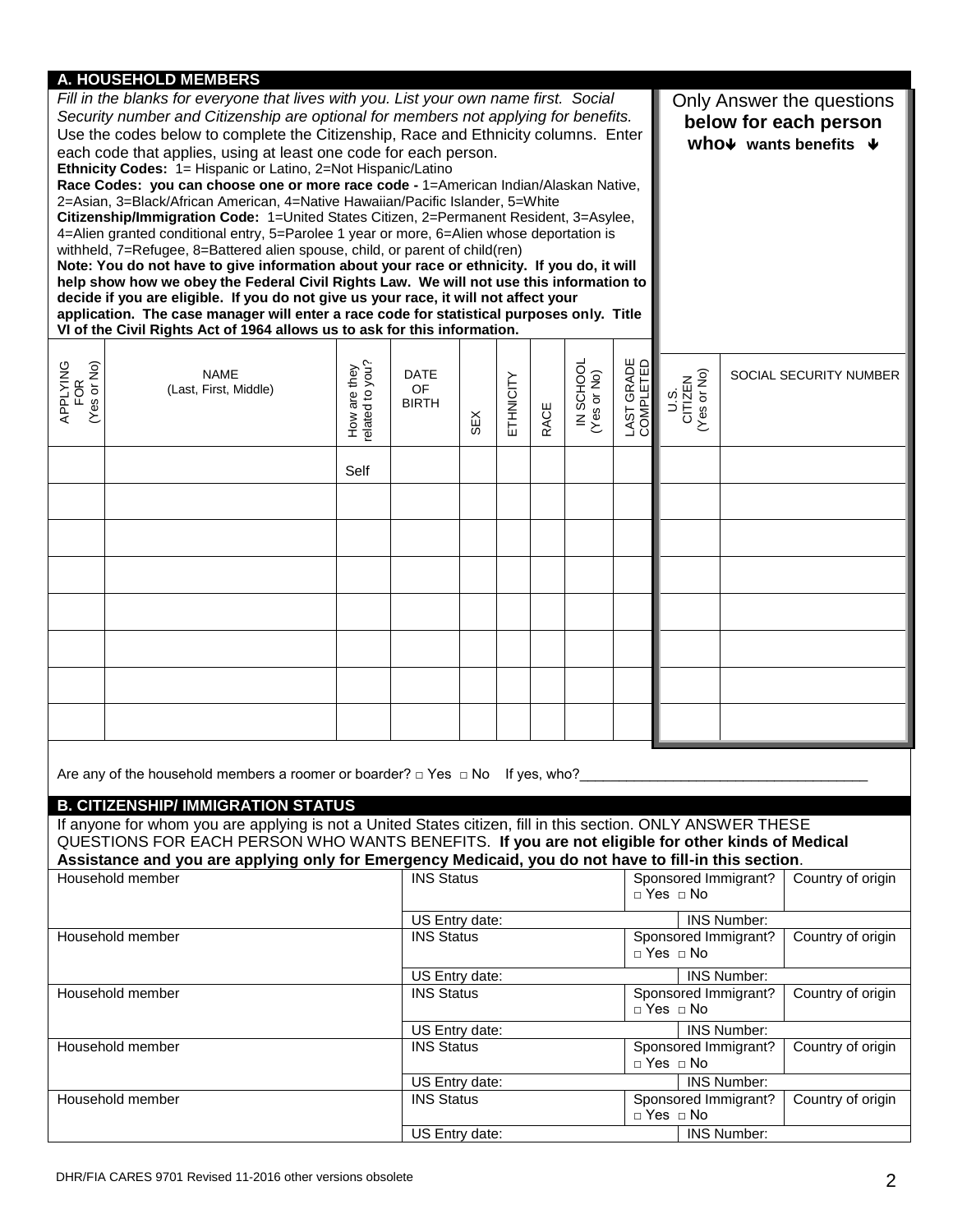| <b>C. AUTHORIZED REPRESENTATIVE:</b>                                                                                                                                                                                                                                                                                      |                        |                                                                                                                                                                                                 |                            |                                          |                             |                                        |                                 |
|---------------------------------------------------------------------------------------------------------------------------------------------------------------------------------------------------------------------------------------------------------------------------------------------------------------------------|------------------------|-------------------------------------------------------------------------------------------------------------------------------------------------------------------------------------------------|----------------------------|------------------------------------------|-----------------------------|----------------------------------------|---------------------------------|
| You may choose a person to apply for you. You may also choose a person to get your benefits through your<br>Independence Card. This person can use your benefits the same way you do. If you choose someone to help you, give<br>us the following information about the person and check what you want this person to do. |                        |                                                                                                                                                                                                 |                            |                                          |                             |                                        |                                 |
| Name (Last, First, Middle)                                                                                                                                                                                                                                                                                                |                        |                                                                                                                                                                                                 |                            | Relationship                             |                             | <b>Telephone Number</b>                |                                 |
| Number, Street                                                                                                                                                                                                                                                                                                            |                        |                                                                                                                                                                                                 | City                       |                                          |                             | <b>State</b>                           | Zip Code                        |
| Check what you want the representative to do:                                                                                                                                                                                                                                                                             |                        |                                                                                                                                                                                                 |                            |                                          |                             |                                        |                                 |
| $\Box$ Complete interview for you                                                                                                                                                                                                                                                                                         |                        |                                                                                                                                                                                                 |                            | $\Box$ Use your Independence Card (cash) | $\Box$ Receive your notices |                                        |                                 |
| $\square$ Sign your application                                                                                                                                                                                                                                                                                           |                        |                                                                                                                                                                                                 |                            | D Use your Food Supplement benefits      |                             | □ Receive your Medical Assistance card |                                 |
| <b>D. STUDENTS</b>                                                                                                                                                                                                                                                                                                        |                        |                                                                                                                                                                                                 |                            |                                          |                             |                                        |                                 |
| Are any household members between ages 18-50 attending a school for higher education (college, vocational or technical<br>school)?                                                                                                                                                                                        |                        |                                                                                                                                                                                                 |                            |                                          |                             |                                        |                                 |
| School                                                                                                                                                                                                                                                                                                                    |                        |                                                                                                                                                                                                 |                            |                                          |                             |                                        |                                 |
| Is the student employed? $\Box$ Yes $\Box$ No                                                                                                                                                                                                                                                                             |                        |                                                                                                                                                                                                 |                            |                                          |                             |                                        |                                 |
| Is the student getting educational grants, scholarships, or loans? $\Box$ Yes $\Box$ No Amount \$                                                                                                                                                                                                                         |                        |                                                                                                                                                                                                 |                            |                                          |                             |                                        |                                 |
| Amount of tuition \$                                                                                                                                                                                                                                                                                                      | Books \$               |                                                                                                                                                                                                 | Fees \$                    |                                          | Transportation \$           |                                        |                                 |
| <b>E. RESOURCES/ASSETS</b>                                                                                                                                                                                                                                                                                                |                        |                                                                                                                                                                                                 |                            |                                          |                             |                                        |                                 |
| Does anyone in your household have any resources or assets such as a checking or savings account, stocks, bonds, cash                                                                                                                                                                                                     |                        |                                                                                                                                                                                                 |                            |                                          |                             |                                        |                                 |
| on hand, property other than where you live, prepaid burial plan, trust fund, IRA or KEOGH account? $\Box$ Yes $\Box$ No If yes,<br>list below:                                                                                                                                                                           |                        |                                                                                                                                                                                                 |                            |                                          |                             |                                        |                                 |
| <b>NAME OF OWNER</b>                                                                                                                                                                                                                                                                                                      |                        |                                                                                                                                                                                                 |                            |                                          |                             |                                        | <b>LOCATION</b>                 |
| (Specify if self-employed)                                                                                                                                                                                                                                                                                                | TYPE OF RESOURCE/ASSET |                                                                                                                                                                                                 |                            | BALANCE/VALUE                            |                             |                                        | (Name of Bank, at home, etc.)   |
|                                                                                                                                                                                                                                                                                                                           |                        |                                                                                                                                                                                                 |                            |                                          |                             |                                        |                                 |
|                                                                                                                                                                                                                                                                                                                           |                        |                                                                                                                                                                                                 |                            |                                          |                             |                                        |                                 |
|                                                                                                                                                                                                                                                                                                                           |                        |                                                                                                                                                                                                 |                            |                                          |                             |                                        |                                 |
| <b>F. TRANSFER OF ASSETS</b>                                                                                                                                                                                                                                                                                              |                        |                                                                                                                                                                                                 |                            |                                          |                             |                                        |                                 |
| Has anyone in your household sold, traded or given away any property, stocks, bonds, cash or other assets in the past 36                                                                                                                                                                                                  |                        |                                                                                                                                                                                                 |                            |                                          |                             |                                        |                                 |
| months? (60 months if a trust is involved)                                                                                                                                                                                                                                                                                |                        |                                                                                                                                                                                                 |                            |                                          |                             |                                        |                                 |
| Former Owner                                                                                                                                                                                                                                                                                                              |                        | Transfer<br>Date                                                                                                                                                                                |                            | Who Received the Asset?                  |                             | Type of asset                          |                                 |
| Fair Market Value<br>\$<br>\$                                                                                                                                                                                                                                                                                             | <b>Amount Received</b> |                                                                                                                                                                                                 | <b>Reason for Transfer</b> |                                          |                             |                                        |                                 |
| <b>G. EARNED INCOME</b>                                                                                                                                                                                                                                                                                                   |                        |                                                                                                                                                                                                 |                            |                                          |                             |                                        |                                 |
| Does anyone in your household receive any income from employment? $\Box$ Yes $\Box$ No If yes, list all gross income before<br>deductions (such as full or part-time employment, self-employment, baby-sitting, odd jobs, day work, roomer/boarder                                                                        |                        |                                                                                                                                                                                                 |                            |                                          |                             |                                        |                                 |
| payments, etc.)                                                                                                                                                                                                                                                                                                           |                        |                                                                                                                                                                                                 |                            |                                          |                             |                                        |                                 |
| <b>NAME</b>                                                                                                                                                                                                                                                                                                               |                        | <b>RATE OF PAY</b><br><b>NUMBER OF</b><br><b>HOW</b><br>NAME OF EMPLOYER<br><b>AMOUNT</b><br>(INCLUDE ADDRESS AND PHONE<br><b>HOURS</b><br>PER PAY<br><b>WORKED</b><br><b>PERIOD</b><br>NUMBER) |                            |                                          |                             |                                        | <b>OFTEN</b><br><b>RECEIVED</b> |
|                                                                                                                                                                                                                                                                                                                           |                        |                                                                                                                                                                                                 |                            |                                          |                             |                                        |                                 |
|                                                                                                                                                                                                                                                                                                                           |                        |                                                                                                                                                                                                 |                            |                                          |                             |                                        |                                 |
|                                                                                                                                                                                                                                                                                                                           |                        |                                                                                                                                                                                                 |                            |                                          |                             |                                        |                                 |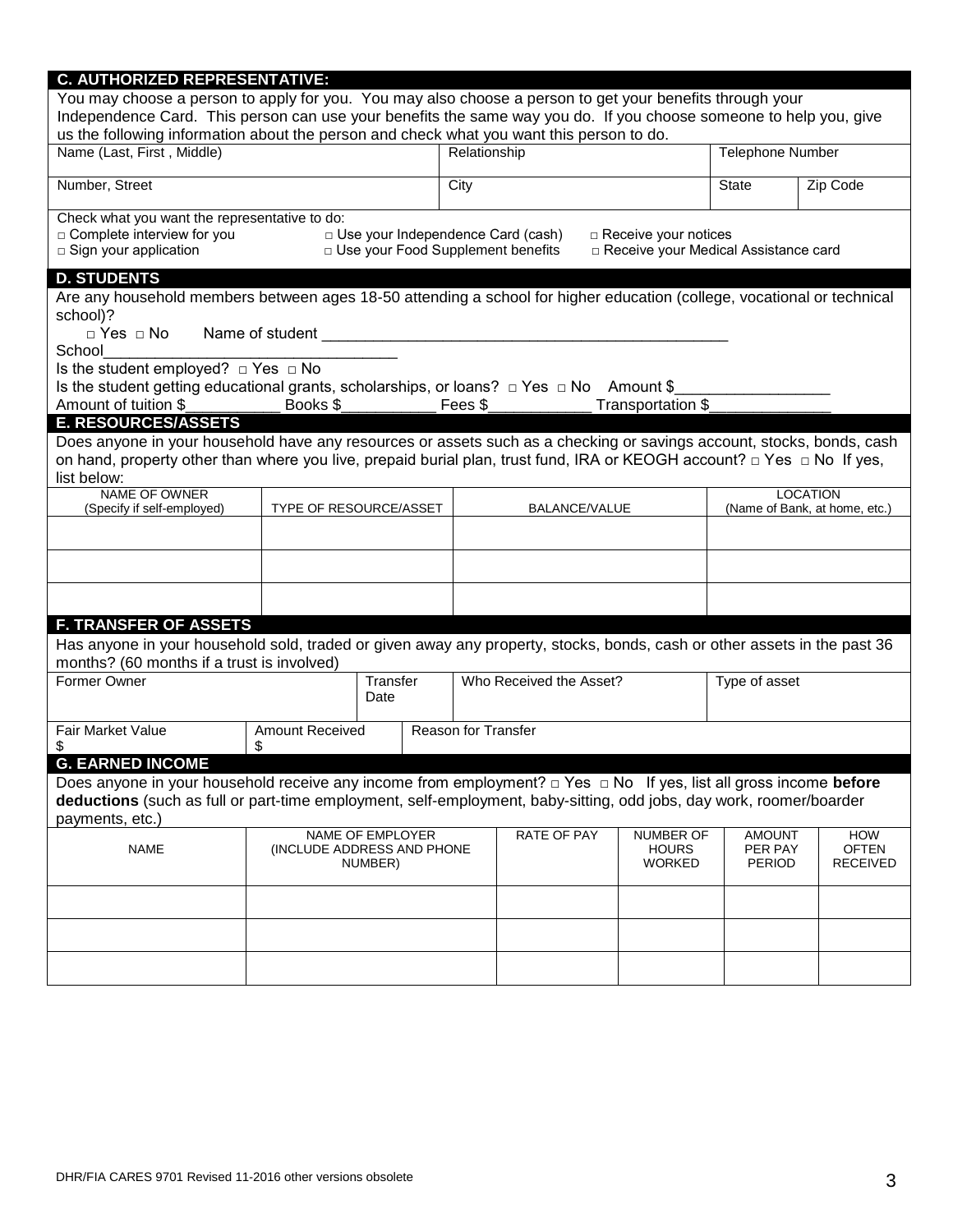| <b>H. DEPENDENT CARE</b>                                                                                                                                                                   |                                                                       |                                 |                                                       |               |    |                                        |     |                                  |                                  |
|--------------------------------------------------------------------------------------------------------------------------------------------------------------------------------------------|-----------------------------------------------------------------------|---------------------------------|-------------------------------------------------------|---------------|----|----------------------------------------|-----|----------------------------------|----------------------------------|
| If anyone in your household pays someone to care for a child or disabled adult, fill in this section:                                                                                      |                                                                       |                                 |                                                       |               |    |                                        |     |                                  |                                  |
| Name of Care Provider                                                                                                                                                                      | Telephone                                                             |                                 | Name of Care Provider                                 |               |    |                                        |     | Telephone                        |                                  |
| Number<br><b>Street</b>                                                                                                                                                                    |                                                                       |                                 | Number                                                | <b>Street</b> |    |                                        |     |                                  |                                  |
| City<br><b>State</b>                                                                                                                                                                       | Zip code                                                              |                                 | City                                                  |               |    | <b>State</b>                           |     | Zip code                         |                                  |
| Household Member Receiving Care                                                                                                                                                            | Under 2 years<br>old? □ Yes □ No                                      | Household Member Receiving Care |                                                       |               |    |                                        |     | Under 2 years<br>old? □ Yes □ No |                                  |
| Who Pays?                                                                                                                                                                                  | Cost<br>\$                                                            |                                 | Who Pays?                                             |               |    |                                        |     | Cost<br>\$                       |                                  |
| Household Member Receiving Care                                                                                                                                                            | Under 2 years<br>old? □ Yes □ No                                      |                                 | Household Member Receiving Care                       |               |    |                                        |     |                                  | Under 2 years<br>old? □ Yes □ No |
| Who Pays?                                                                                                                                                                                  | Cost<br>\$                                                            |                                 | Who Pays?                                             |               |    |                                        |     | Cost<br>\$                       |                                  |
| I. CHILD SUPPORT/ALIMONY EXPENSE                                                                                                                                                           |                                                                       |                                 |                                                       |               |    |                                        |     |                                  |                                  |
| Does any household member pay court ordered child support to a <b>NON-HOUSEHOLD</b> member? $\Box$ Yes $\Box$ No If yes, who?<br>(Includes current payments, arrearages, health insurance) |                                                                       |                                 |                                                       |               |    |                                        |     |                                  |                                  |
| DEPENDENT'S NAME, ADDRESS AND PHONE NUMBER                                                                                                                                                 |                                                                       |                                 | PERSON OR AGENCY<br><b>AMOUNT PAID</b><br><b>PAID</b> |               |    |                                        |     | <b>HOW OFTEN</b><br><b>PAID</b>  |                                  |
|                                                                                                                                                                                            |                                                                       |                                 |                                                       |               |    |                                        |     |                                  |                                  |
|                                                                                                                                                                                            |                                                                       |                                 |                                                       |               |    |                                        |     |                                  |                                  |
|                                                                                                                                                                                            |                                                                       |                                 |                                                       |               |    |                                        |     |                                  |                                  |
| <b>J. OTHER INCOME AND BENEFITS</b>                                                                                                                                                        |                                                                       |                                 |                                                       |               |    |                                        |     |                                  |                                  |
| If anyone in your household receives, applied for or was denied any benefit listed below, place a check in the box next to<br>the benefit                                                  |                                                                       |                                 |                                                       |               |    |                                        |     |                                  |                                  |
| □ Child Support<br>□ Alimony                                                                                                                                                               |                                                                       |                                 | □ Social Security                                     |               |    | $\Box$ SSI                             |     |                                  |                                  |
| □ Railroad Retirement                                                                                                                                                                      | □ Veteran's Pension/Benefit                                           |                                 | □ Unemployment Benefits                               |               |    | □ Education Grants or Loans            |     |                                  |                                  |
| □ Worker's Compensation<br><b>D</b> Pension or Retirement                                                                                                                                  |                                                                       |                                 | □ Union Benefits                                      |               |    | Disability, Sick or Maternity Benefits |     |                                  |                                  |
| □ Military Allotment                                                                                                                                                                       | □ Money from Rental Income                                            |                                 | □ Black Lung Benefits                                 |               |    | D Money from Friends or Relatives      |     |                                  |                                  |
|                                                                                                                                                                                            |                                                                       |                                 |                                                       |               |    |                                        |     |                                  |                                  |
| □ Lump Sum Cash Amounts □ Civil Service Annuity                                                                                                                                            |                                                                       |                                 | □ Temporary Cash Assistance □ TDAP                    |               |    |                                        |     |                                  |                                  |
| □ Social Security Disability                                                                                                                                                               | □ Interest Dividends from Stocks, Bonds, Savings or Other Investments |                                 |                                                       |               |    |                                        |     |                                  |                                  |
|                                                                                                                                                                                            |                                                                       |                                 |                                                       |               |    |                                        |     |                                  |                                  |
|                                                                                                                                                                                            |                                                                       |                                 |                                                       |               |    |                                        |     |                                  |                                  |
| Do you agree to apply for all benefits you may be entitled to receive? $\Box$ Yes $\Box$ No                                                                                                |                                                                       |                                 |                                                       |               |    |                                        |     |                                  |                                  |
| If you checked yes to receiving, applying for or being denied any benefits, fill in below:<br><b>TYPE OF BENEFIT</b><br>Received<br>Applied                                                |                                                                       |                                 |                                                       |               |    |                                        |     |                                  |                                  |
| <b>HOUSEHOLD MEMBER</b>                                                                                                                                                                    |                                                                       |                                 |                                                       | yes           | no | <b>CLAIM NUMBER</b>                    | yes | no                               | Amount                           |
|                                                                                                                                                                                            |                                                                       |                                 |                                                       | yes           | no |                                        | yes | no                               |                                  |
|                                                                                                                                                                                            |                                                                       |                                 |                                                       | yes           | no |                                        | yes | no                               |                                  |
|                                                                                                                                                                                            |                                                                       |                                 |                                                       | yes           | no |                                        | yes | no                               |                                  |

yes no yes no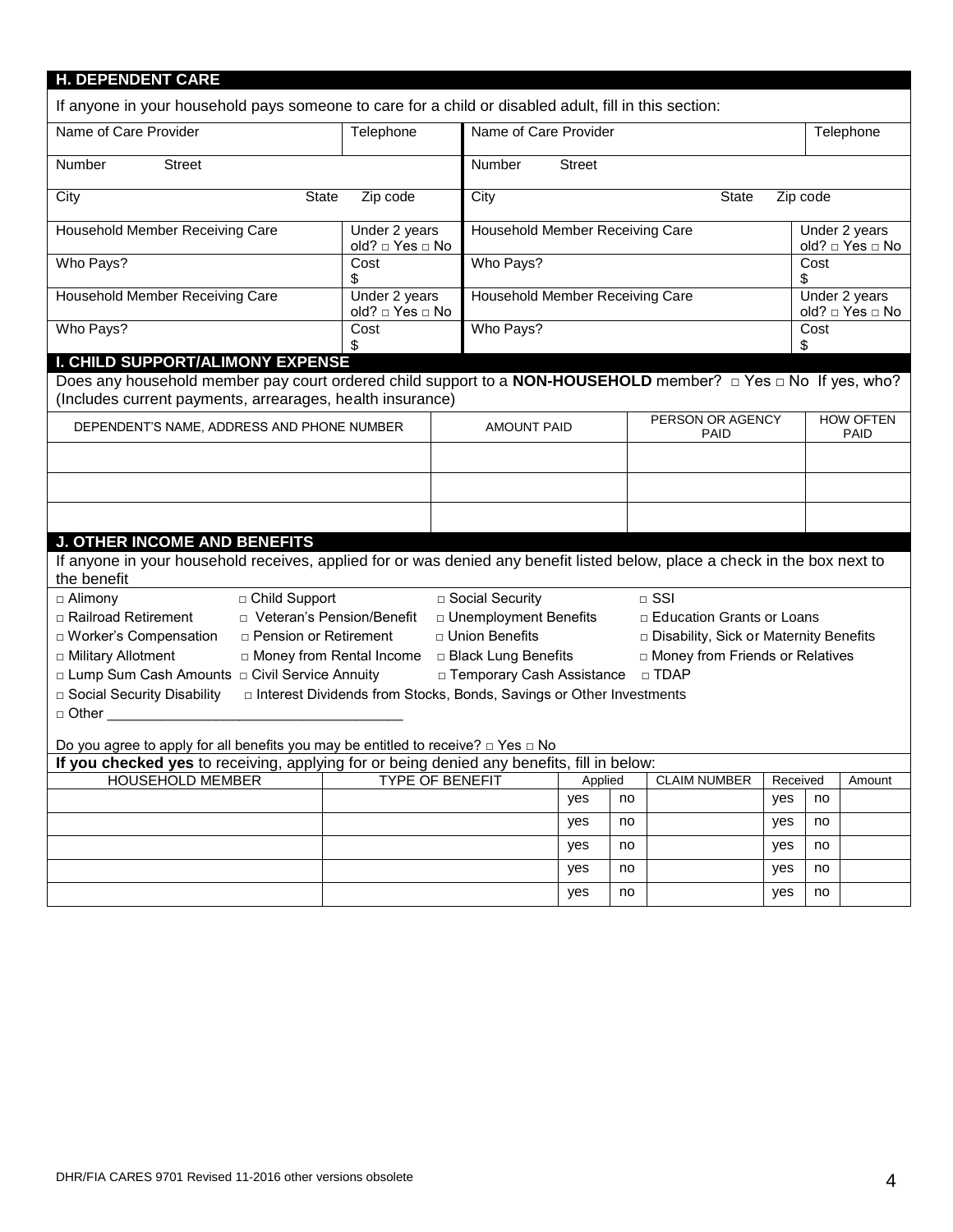| <b>Expenses</b><br>$\sqrt{}$<br>Rent<br>Mortgage                                                                                                                                                                                                                                                                                                                                                                                                                                                                                                                                                                                                                                                                                                                                                                                                                                                                                                                                                    | Amount                                                                     | <b>How</b>                                   | Is anyone in your household paying for any of the following? Check all those paid and answer the questions.<br><b>Who Pays?</b>                                                                                                                                                                                                                                                                                                                                                                                                                                                                                                                                                                                                                                                                                                                                                          |                |                            |                                      |               |                  |
|-----------------------------------------------------------------------------------------------------------------------------------------------------------------------------------------------------------------------------------------------------------------------------------------------------------------------------------------------------------------------------------------------------------------------------------------------------------------------------------------------------------------------------------------------------------------------------------------------------------------------------------------------------------------------------------------------------------------------------------------------------------------------------------------------------------------------------------------------------------------------------------------------------------------------------------------------------------------------------------------------------|----------------------------------------------------------------------------|----------------------------------------------|------------------------------------------------------------------------------------------------------------------------------------------------------------------------------------------------------------------------------------------------------------------------------------------------------------------------------------------------------------------------------------------------------------------------------------------------------------------------------------------------------------------------------------------------------------------------------------------------------------------------------------------------------------------------------------------------------------------------------------------------------------------------------------------------------------------------------------------------------------------------------------------|----------------|----------------------------|--------------------------------------|---------------|------------------|
|                                                                                                                                                                                                                                                                                                                                                                                                                                                                                                                                                                                                                                                                                                                                                                                                                                                                                                                                                                                                     |                                                                            |                                              |                                                                                                                                                                                                                                                                                                                                                                                                                                                                                                                                                                                                                                                                                                                                                                                                                                                                                          |                |                            |                                      |               |                  |
|                                                                                                                                                                                                                                                                                                                                                                                                                                                                                                                                                                                                                                                                                                                                                                                                                                                                                                                                                                                                     |                                                                            | Often?                                       |                                                                                                                                                                                                                                                                                                                                                                                                                                                                                                                                                                                                                                                                                                                                                                                                                                                                                          | $\sqrt{}$      | <b>Expenses</b>            | Amount                               | How<br>Often? | <b>Who Pays?</b> |
|                                                                                                                                                                                                                                                                                                                                                                                                                                                                                                                                                                                                                                                                                                                                                                                                                                                                                                                                                                                                     |                                                                            |                                              |                                                                                                                                                                                                                                                                                                                                                                                                                                                                                                                                                                                                                                                                                                                                                                                                                                                                                          |                | Water                      |                                      |               |                  |
|                                                                                                                                                                                                                                                                                                                                                                                                                                                                                                                                                                                                                                                                                                                                                                                                                                                                                                                                                                                                     |                                                                            |                                              |                                                                                                                                                                                                                                                                                                                                                                                                                                                                                                                                                                                                                                                                                                                                                                                                                                                                                          |                | Sewer                      |                                      |               |                  |
| Electric                                                                                                                                                                                                                                                                                                                                                                                                                                                                                                                                                                                                                                                                                                                                                                                                                                                                                                                                                                                            |                                                                            |                                              |                                                                                                                                                                                                                                                                                                                                                                                                                                                                                                                                                                                                                                                                                                                                                                                                                                                                                          |                | Garbage                    |                                      |               |                  |
| Gas                                                                                                                                                                                                                                                                                                                                                                                                                                                                                                                                                                                                                                                                                                                                                                                                                                                                                                                                                                                                 |                                                                            |                                              |                                                                                                                                                                                                                                                                                                                                                                                                                                                                                                                                                                                                                                                                                                                                                                                                                                                                                          |                | Wood/Coal                  |                                      |               |                  |
| Oil                                                                                                                                                                                                                                                                                                                                                                                                                                                                                                                                                                                                                                                                                                                                                                                                                                                                                                                                                                                                 |                                                                            |                                              |                                                                                                                                                                                                                                                                                                                                                                                                                                                                                                                                                                                                                                                                                                                                                                                                                                                                                          |                | Property Tax               |                                      |               |                  |
| Coop/Condo<br>/ Assoc. fees                                                                                                                                                                                                                                                                                                                                                                                                                                                                                                                                                                                                                                                                                                                                                                                                                                                                                                                                                                         |                                                                            |                                              |                                                                                                                                                                                                                                                                                                                                                                                                                                                                                                                                                                                                                                                                                                                                                                                                                                                                                          |                | Homeowner's<br>insurance   |                                      |               |                  |
| Telephone                                                                                                                                                                                                                                                                                                                                                                                                                                                                                                                                                                                                                                                                                                                                                                                                                                                                                                                                                                                           |                                                                            |                                              |                                                                                                                                                                                                                                                                                                                                                                                                                                                                                                                                                                                                                                                                                                                                                                                                                                                                                          |                | Other                      |                                      |               |                  |
| <b>Do you live in:</b> $\Box$ Public Housing                                                                                                                                                                                                                                                                                                                                                                                                                                                                                                                                                                                                                                                                                                                                                                                                                                                                                                                                                        |                                                                            |                                              | $\sqrt{a}$ Section 8 Housing                                                                                                                                                                                                                                                                                                                                                                                                                                                                                                                                                                                                                                                                                                                                                                                                                                                             |                |                            | □ FMHA 515 Housing □ Private Housing |               |                  |
| If heat is not included in the rent, what is your source of heat? _______________<br>Do you pay for air conditioning? $\Box$ Yes $\Box$ No<br>Does someone help you with your utility costs? $\Box$ Yes $\Box$ No If yes, who?<br>Are you sharing any of the shelter costs listed above? $\Box$ Yes $\Box$ No If yes, with whom?<br>Your share?<br>Have you received Energy Assistance at your current address within the past 12 months? $\Box$ Yes $\Box$ No<br>L. MEDICAL EXPENSES - Complete Appropriate Section if Applying for Medical Assistance or Food Supplement Benefits<br><b>Medical Assistance</b> – Do you or any household members pay medical expenses? $\Box$ Yes $\Box$ No If yes, check the<br>appropriate box<br>Food Supplement Benefits - Do you or any household members pay medical expenses for any person age 60 or over,<br>or any person receiving disability benefits? $\Box$ Yes $\Box$ No If yes, check the appropriate box and list the monthly amount you<br>pay. |                                                                            |                                              |                                                                                                                                                                                                                                                                                                                                                                                                                                                                                                                                                                                                                                                                                                                                                                                                                                                                                          |                |                            |                                      |               |                  |
|                                                                                                                                                                                                                                                                                                                                                                                                                                                                                                                                                                                                                                                                                                                                                                                                                                                                                                                                                                                                     |                                                                            |                                              | DISCUSS THESE EXPENSES WITH YOUR CASE MANAGER.                                                                                                                                                                                                                                                                                                                                                                                                                                                                                                                                                                                                                                                                                                                                                                                                                                           |                |                            |                                      |               |                  |
| □ Health/Medicare Insurance                                                                                                                                                                                                                                                                                                                                                                                                                                                                                                                                                                                                                                                                                                                                                                                                                                                                                                                                                                         |                                                                            |                                              | $\frac{1}{2}$                                                                                                                                                                                                                                                                                                                                                                                                                                                                                                                                                                                                                                                                                                                                                                                                                                                                            |                | □ Medical/Dental Insurance | $\frac{1}{2}$                        |               |                  |
| Dentures/Glasses/Hearing Aids \$                                                                                                                                                                                                                                                                                                                                                                                                                                                                                                                                                                                                                                                                                                                                                                                                                                                                                                                                                                    |                                                                            |                                              |                                                                                                                                                                                                                                                                                                                                                                                                                                                                                                                                                                                                                                                                                                                                                                                                                                                                                          |                | □ Transportation Costs     | $\frac{1}{2}$                        |               |                  |
| □ Hospital                                                                                                                                                                                                                                                                                                                                                                                                                                                                                                                                                                                                                                                                                                                                                                                                                                                                                                                                                                                          |                                                                            |                                              | $\frac{1}{2}$                                                                                                                                                                                                                                                                                                                                                                                                                                                                                                                                                                                                                                                                                                                                                                                                                                                                            | $\Box$ Nursing |                            | <b>Contract Contract</b>             |               |                  |
| □ Attendant Care                                                                                                                                                                                                                                                                                                                                                                                                                                                                                                                                                                                                                                                                                                                                                                                                                                                                                                                                                                                    |                                                                            | \$                                           |                                                                                                                                                                                                                                                                                                                                                                                                                                                                                                                                                                                                                                                                                                                                                                                                                                                                                          |                | □ Pharmacy Expense         | \$                                   |               |                  |
| <b>Supplement Benefits</b><br>drugs?<br>$\Box$ YES<br>$\Box$ YES<br>one place in the same month?<br>$\Box$ YES<br>$\Box$ YES<br>another State?<br>$\Box$ YES                                                                                                                                                                                                                                                                                                                                                                                                                                                                                                                                                                                                                                                                                                                                                                                                                                        | $\Box$ NO<br>$\Box$ NO If yes, who?<br>$\Box$ NO<br>$\Box$ NO<br>$\Box$ NO | If yes, who?<br>If yes, who?<br>If yes, who? | M. HOUSEHOLD'S DECLARATION INQUIRY - Complete if you are applying for Temporary Cash Assistance or Food<br>1. Has anyone in your household ever been convicted of a felony committed on or after August 22, 1996 that involved<br>$\Box$ YES $\Box$ NO If yes, who? $\Box$<br>2. Is anyone in your household currently violating parole or probation or fleeing from the police or the courts?<br>a FES and The Unit yes, who? <u>Conserved Since August 22, 1996</u> in a Federal or State Court for not telling the truth<br>3. Has anyone in your household been convicted since August 22, 1996 in a Federal or State Court for not<br>about where they lived or their identity in order to receive Food Supplement benefits or cash assistance from more than<br>5. Is anyone in your household receiving benefits under another identity or as a member of another household or in |                |                            |                                      |               |                  |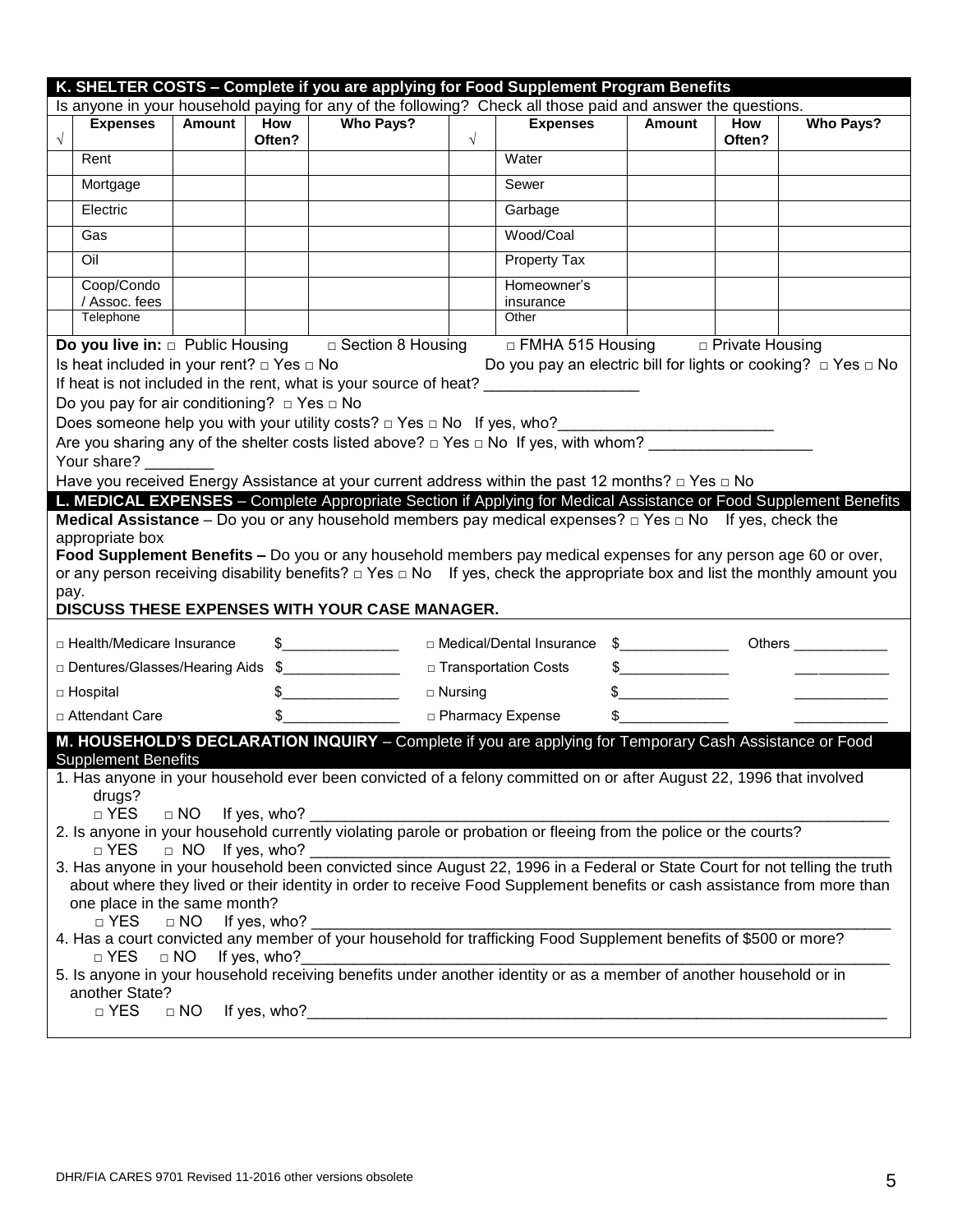### **N. MEDICAL INSURANCE** – Complete if you are applying for Medical Assistance or Temporary Cash Assistance

1. Has anyone applying dropped health insurance coverage in the past six months?  $\Box$  YES  $\Box$  NO 2. Does anyone applying have any health insurance? □ YES □ NO If you answered yes to question 2, fill in the section below.

|                                                                                                           |                                                                                | <b>HEALTH INSURANCE POLICY NUMBER 1</b> |               |                             |                  |                          |
|-----------------------------------------------------------------------------------------------------------|--------------------------------------------------------------------------------|-----------------------------------------|---------------|-----------------------------|------------------|--------------------------|
| POLICY HOLDER NAME                                                                                        |                                                                                | <b>POLICY NUMBER</b>                    |               | <b>GROUP NUMBER</b>         |                  |                          |
|                                                                                                           |                                                                                |                                         |               |                             |                  |                          |
| HOUSEHOLD MEMBER(S)                                                                                       |                                                                                | RELATIONSHIP OF MEMBER TO               |               | HOUSEHOLD MEMBER(S)         |                  | RELATIONSHIP OF MEMBER   |
| <b>COVERED BY POLICY</b>                                                                                  |                                                                                | POLICY HOLDER                           |               | <b>COVERED BY POLICY</b>    |                  | TO POLICY HOLDER         |
|                                                                                                           |                                                                                |                                         |               |                             |                  |                          |
|                                                                                                           |                                                                                |                                         |               |                             |                  |                          |
|                                                                                                           |                                                                                |                                         |               |                             |                  |                          |
|                                                                                                           |                                                                                |                                         |               |                             |                  |                          |
|                                                                                                           |                                                                                |                                         |               |                             |                  |                          |
|                                                                                                           |                                                                                |                                         |               |                             |                  |                          |
|                                                                                                           |                                                                                | POLICY HOLDER ADDRESS                   |               |                             |                  |                          |
| Number<br><b>Street</b>                                                                                   |                                                                                | City                                    | <b>State</b>  | Zip Code                    |                  | Telephone                |
|                                                                                                           |                                                                                |                                         |               |                             |                  |                          |
|                                                                                                           |                                                                                | INSURANCE COMPANY/UNION                 |               |                             |                  |                          |
| Insurance Company Name                                                                                    |                                                                                |                                         |               |                             |                  |                          |
|                                                                                                           |                                                                                |                                         |               |                             |                  |                          |
|                                                                                                           |                                                                                |                                         |               |                             |                  |                          |
| Number<br><b>Street</b>                                                                                   |                                                                                | City                                    | <b>State</b>  | Zip Code                    |                  | Telephone                |
|                                                                                                           |                                                                                |                                         |               |                             |                  |                          |
|                                                                                                           |                                                                                | <b>HEALTH INSURANCE POLICY NUMBER 2</b> |               |                             |                  |                          |
| POLICY HOLDER NAME                                                                                        |                                                                                | POLICY NUMBER                           |               | <b>GROUP NUMBER</b>         |                  |                          |
|                                                                                                           |                                                                                |                                         |               |                             |                  |                          |
| <b>HOUSEHOLD MEMBER(S)</b>                                                                                |                                                                                | RELATIONSHIP OF MEMBER TO               |               | <b>HOUSEHOLD MEMBER(S)</b>  |                  | RELATIONSHIP OF MEMBER   |
| <b>COVERED BY POLICY</b>                                                                                  |                                                                                | POLICY HOLDER                           |               | <b>COVERED BY POLICY</b>    |                  | TO POLICY HOLDER         |
|                                                                                                           |                                                                                |                                         |               |                             |                  |                          |
|                                                                                                           |                                                                                |                                         |               |                             |                  |                          |
|                                                                                                           |                                                                                |                                         |               |                             |                  |                          |
|                                                                                                           |                                                                                |                                         |               |                             |                  |                          |
|                                                                                                           |                                                                                |                                         |               |                             |                  |                          |
|                                                                                                           |                                                                                |                                         |               |                             |                  |                          |
|                                                                                                           |                                                                                | POLICY HOLDER ADDRESS                   |               |                             |                  |                          |
| Number<br><b>Street</b>                                                                                   |                                                                                | City                                    | State         | Zip Code                    |                  | Telephone                |
|                                                                                                           |                                                                                |                                         |               |                             |                  |                          |
|                                                                                                           |                                                                                | <b>INSURANCE COMPANY/UNION</b>          |               |                             |                  |                          |
| Insurance Company Name                                                                                    |                                                                                |                                         |               |                             |                  |                          |
|                                                                                                           |                                                                                |                                         |               |                             |                  |                          |
|                                                                                                           |                                                                                |                                         |               |                             |                  |                          |
| Number<br><b>Street</b>                                                                                   |                                                                                | City                                    | State         | Zip Code                    |                  | Telephone                |
|                                                                                                           |                                                                                |                                         |               |                             |                  |                          |
| O. LIFE INSURANCE, FUNERAL PLANS or BURIAL FUNDS - Complete if you are applying for Medical Assistance or |                                                                                |                                         |               |                             |                  |                          |
| <b>Temporary Cash Assistance</b>                                                                          |                                                                                |                                         |               |                             |                  |                          |
| <b>NAME OF PERSON</b>                                                                                     | <b>NAME OF PERSON</b>                                                          |                                         |               |                             |                  |                          |
| <b>INSURED</b>                                                                                            | <b>WHO PAYS</b>                                                                | <b>FACE VALUE</b><br>OR VALUE OF        | CASH<br>VALUE | POLICY NUMBER<br>OR ACCOUNT | <b>BANK NAME</b> | COMPANY, FUNERAL HOME OR |
|                                                                                                           |                                                                                | <b>PLAN</b>                             |               | <b>NUMBER</b>               |                  |                          |
|                                                                                                           |                                                                                |                                         |               |                             |                  |                          |
|                                                                                                           |                                                                                |                                         |               |                             |                  |                          |
|                                                                                                           |                                                                                |                                         |               |                             |                  |                          |
|                                                                                                           |                                                                                |                                         |               |                             |                  |                          |
|                                                                                                           |                                                                                |                                         |               |                             |                  |                          |
|                                                                                                           |                                                                                |                                         |               |                             |                  |                          |
|                                                                                                           |                                                                                |                                         |               |                             |                  |                          |
|                                                                                                           |                                                                                |                                         |               |                             |                  |                          |
| PLEASE USE THIS SPACE IF YOU NEED TO GIVE US MORE INFORMATION ABOUT ANY APPLICATION QUESTION.             |                                                                                |                                         |               |                             |                  |                          |
|                                                                                                           |                                                                                |                                         |               |                             |                  |                          |
|                                                                                                           |                                                                                |                                         |               |                             |                  |                          |
|                                                                                                           |                                                                                |                                         |               |                             |                  |                          |
|                                                                                                           |                                                                                |                                         |               |                             |                  |                          |
|                                                                                                           |                                                                                |                                         |               |                             |                  |                          |
|                                                                                                           |                                                                                |                                         |               |                             |                  |                          |
|                                                                                                           |                                                                                |                                         |               |                             |                  |                          |
|                                                                                                           |                                                                                |                                         |               |                             |                  |                          |
|                                                                                                           | If you need more space, ask for the 9701- Application for Assistance Addendum. |                                         |               |                             |                  |                          |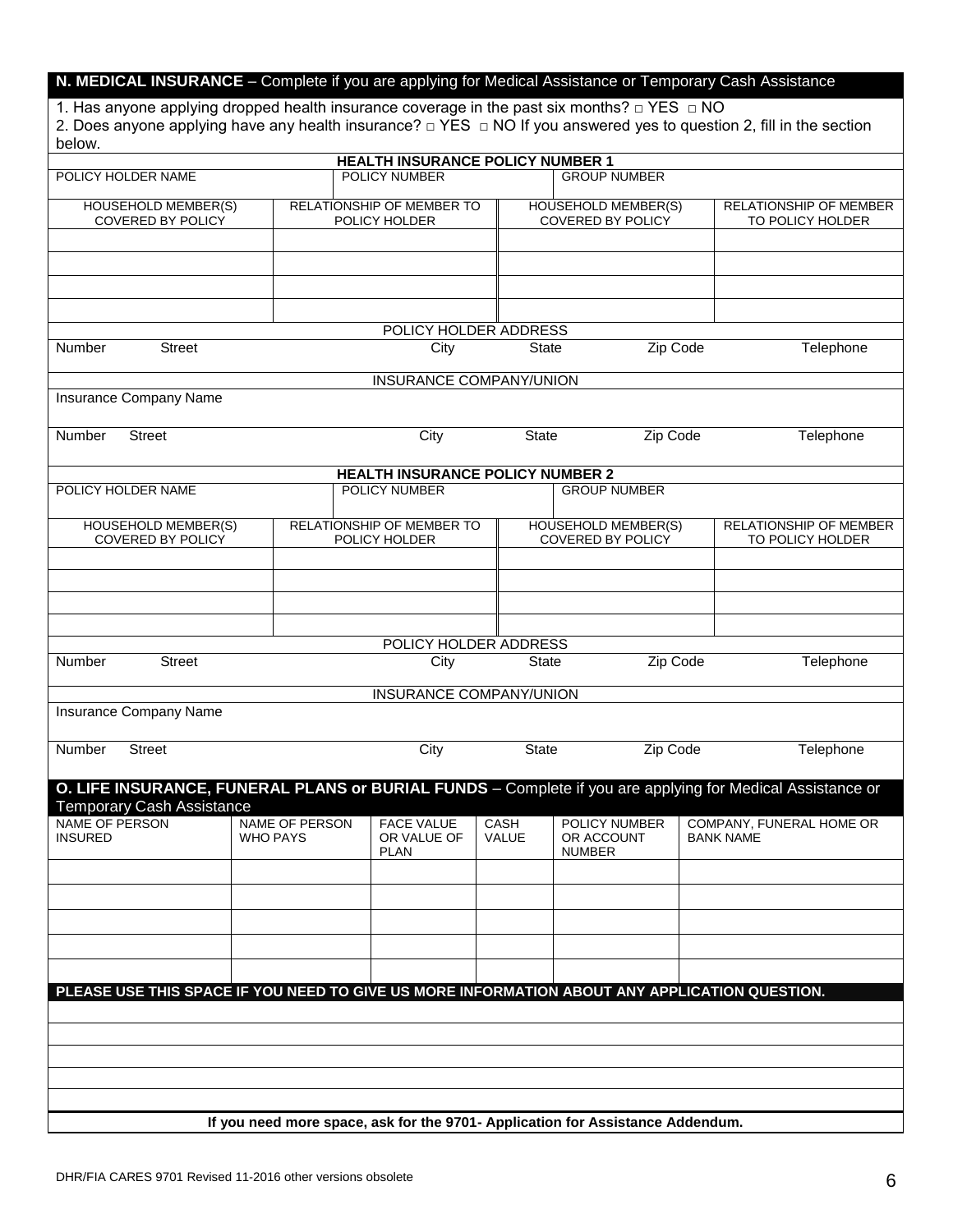| P. CHILD SUPPORT INFORMATION - Complete this section if you want TEMPORARY CASH ASSISTANCE OR MEDICAL<br>ASSISTANCE for a child who has an absent or deceased parent. Fill in a separate section for each absent or deceased parent. |                                                            |                                                           |                           |                  |                         |                    |                                       |                                            |                |                        |
|--------------------------------------------------------------------------------------------------------------------------------------------------------------------------------------------------------------------------------------|------------------------------------------------------------|-----------------------------------------------------------|---------------------------|------------------|-------------------------|--------------------|---------------------------------------|--------------------------------------------|----------------|------------------------|
| #1                                                                                                                                                                                                                                   | <b>ABSENT PARENT (AP) INFORMATION</b>                      |                                                           |                           |                  |                         |                    |                                       |                                            |                |                        |
|                                                                                                                                                                                                                                      | Name of Absent Parent (First, Middle, Last)                |                                                           |                           |                  |                         |                    | Relationship of absent parent to you. | Check one:                                 | □ Absent       | □ Deceased             |
|                                                                                                                                                                                                                                      | <b>CHILD'S NAME</b>                                        |                                                           |                           |                  |                         |                    |                                       | MARITAL STATUS OF CHILD'S PARENTS AT BIRTH |                |                        |
|                                                                                                                                                                                                                                      |                                                            |                                                           | □ Married                 | □ Divorced       |                         | □ Unknown          |                                       | □ Separated                                |                | □ Never Married        |
|                                                                                                                                                                                                                                      |                                                            |                                                           | □ Married                 | □ Divorced       |                         | □ Unknown          |                                       | □ Separated                                |                | □ Never Married        |
|                                                                                                                                                                                                                                      |                                                            |                                                           | □ Married                 | □ Divorced       |                         | $\Box$ Unknown     |                                       | $\Box$ Separated                           |                | □ Never Married        |
|                                                                                                                                                                                                                                      |                                                            |                                                           | $\overline{\Box}$ Married | □ Divorced       |                         | □ Unknown          |                                       | □ Separated                                |                | □ Never Married        |
| <b>Social Security Number</b>                                                                                                                                                                                                        |                                                            | <b>Other Name</b>                                         |                           |                  | Date of Birth           |                    | Age                                   | Race                                       | Sex            | □ Male □ Female        |
| AP's Last<br>Known Address                                                                                                                                                                                                           | Number<br><b>Street</b>                                    |                                                           |                           | City             |                         |                    | <b>State</b>                          |                                            | Zip Code       | Telephone              |
| AP's Parent's<br>Address                                                                                                                                                                                                             | <b>Street</b><br>Number                                    |                                                           |                           | City             |                         |                    | <b>State</b>                          |                                            | Zip Code       | Telephone              |
| Driver's License State                                                                                                                                                                                                               |                                                            | Birth Place (City, State)                                 |                           |                  |                         |                    |                                       |                                            |                |                        |
| <b>Current or Prior Military</b><br>Dates: From:                                                                                                                                                                                     | To:                                                        | Paying Military Allotment? □ Yes □ No<br>If yes, To whom? |                           |                  |                         |                    |                                       | Military Branch                            |                |                        |
| Incarcerated<br>□ Currently                                                                                                                                                                                                          | $\Box$ Previously                                          | □ Never                                                   |                           |                  | <b>Institution Name</b> |                    |                                       |                                            |                |                        |
|                                                                                                                                                                                                                                      | <b>ABSENT PARENT INCOME INFORMATION</b>                    |                                                           |                           |                  |                         |                    |                                       |                                            |                |                        |
| Last Known<br>Employer                                                                                                                                                                                                               | Name, Address & Telephone                                  |                                                           |                           |                  |                         |                    |                                       |                                            |                |                        |
| Second<br>Employer                                                                                                                                                                                                                   | Name, Address & Telephone                                  |                                                           |                           |                  |                         |                    |                                       |                                            |                |                        |
| Other Income/Benefits:                                                                                                                                                                                                               |                                                            | □ Social Security                                         | $\overline{\Box}$ SSI     |                  |                         |                    | D Veteran's Pension                   |                                            | □ Unemployment |                        |
| <b>D</b> Worker's Compensation                                                                                                                                                                                                       | <b>ABSENT PARENT COURT ORDER INFORMATION</b>               | □ Pension/Retirement                                      |                           | □ Union Benefits |                         | □ Other, list      |                                       |                                            |                |                        |
| Paying Support?                                                                                                                                                                                                                      | To Whom?                                                   |                                                           |                           |                  |                         | Last Date Paid     |                                       |                                            | Payment Amount |                        |
| □ YES<br>$\Box$ NO                                                                                                                                                                                                                   |                                                            |                                                           |                           |                  |                         |                    |                                       |                                            |                |                        |
| Court Ordered?<br>Can you give us a copy?<br>If yes, where was the court order issued?<br>□ YES<br>□ YES<br>$\Box$ NO<br>$\Box$ NO                                                                                                   |                                                            |                                                           |                           |                  |                         |                    |                                       |                                            |                |                        |
| #2                                                                                                                                                                                                                                   | <b>ABSENT PARENT (AP) INFORMATION</b>                      |                                                           |                           |                  |                         |                    |                                       |                                            |                |                        |
|                                                                                                                                                                                                                                      | Name of Absent Parent (First, Middle, Last)                |                                                           |                           |                  |                         |                    | Relationship of absent parent to you. | Check one:                                 | □ Absent       | □ Deceased             |
|                                                                                                                                                                                                                                      | <b>CHILD'S NAME</b>                                        |                                                           |                           |                  |                         |                    |                                       | MARITAL STATUS OF CHILD'S PARENTS AT BIRTH |                |                        |
|                                                                                                                                                                                                                                      |                                                            |                                                           | $\overline{\Box}$ Married | □ Divorced       |                         | □ Unknown          |                                       | $\Box$ Separated                           |                | □ Never Married        |
|                                                                                                                                                                                                                                      |                                                            |                                                           | □ Married                 | □ Divorced       |                         | □ Unknown          |                                       | □ Separated                                |                | □ Never Married        |
|                                                                                                                                                                                                                                      |                                                            |                                                           | □ Married                 | □ Divorced       |                         | □ Unknown          |                                       | □ Separated                                |                | □ Never Married        |
|                                                                                                                                                                                                                                      |                                                            |                                                           | □ Married                 | □ Divorced       |                         | □ Unknown          |                                       | □ Separated                                |                | <b>D</b> Never Married |
| <b>Social Security Number</b>                                                                                                                                                                                                        |                                                            | <b>Other Name</b>                                         |                           |                  | Date of Birth           |                    | Age                                   | Race                                       | Sex            | □ Male □ Female        |
| AP's Last<br>Known Address                                                                                                                                                                                                           | Street<br>Number                                           |                                                           |                           | City             |                         |                    | <b>State</b>                          |                                            | Zip Code       | Telephone              |
| AP's Parent's<br>Address                                                                                                                                                                                                             | <b>Street</b><br>Number                                    |                                                           |                           | City             |                         |                    | <b>State</b>                          |                                            | Zip Code       | Telephone              |
| Driver's License State                                                                                                                                                                                                               |                                                            | Birth Place (City, State)                                 |                           |                  |                         |                    |                                       |                                            |                |                        |
| <b>Current or Prior Military</b><br>Dates: From:                                                                                                                                                                                     |                                                            | Paying Military Allotment? □ Yes □ No                     |                           |                  |                         |                    |                                       | Military Branch                            |                |                        |
|                                                                                                                                                                                                                                      |                                                            |                                                           |                           |                  |                         |                    |                                       |                                            |                |                        |
| Incarcerated                                                                                                                                                                                                                         | To:                                                        | If yes, To whom?                                          |                           |                  | <b>Institution Name</b> |                    |                                       |                                            |                |                        |
| $\Box$ Currently                                                                                                                                                                                                                     | □ Previously                                               | □ Never                                                   |                           |                  |                         |                    |                                       |                                            |                |                        |
| Last Known                                                                                                                                                                                                                           | <b>ABSENT PARENT INCOME INFORMATION</b><br>Name & Address: | Number<br><b>Street</b>                                   |                           |                  | City                    |                    | <b>State</b>                          |                                            | Zip Code       | Telephone              |
| Employer<br>Second                                                                                                                                                                                                                   | Name & Address:                                            | Number<br><b>Street</b>                                   |                           |                  | City                    |                    | <b>State</b>                          |                                            | Zip Code       | Telephone              |
| Employer<br>Other Income/Benefits:                                                                                                                                                                                                   |                                                            | □ Social Security                                         | $\Box$ SSI                |                  |                         |                    | D Veteran's Pension                   |                                            | □ Unemployment |                        |
| □ Worker's Compensation                                                                                                                                                                                                              |                                                            | □ Pension/Retirement                                      |                           | □ Union Benefit  |                         | $\Box$ Other, list |                                       |                                            |                |                        |
| Paying Support?<br>$\Box$ YES<br>$\Box$ NO                                                                                                                                                                                           | ABSENT PARENT COURT ORDER INFORMATION<br>To Whom?          |                                                           |                           |                  |                         | Last Date Paid     |                                       |                                            | Payment Amount |                        |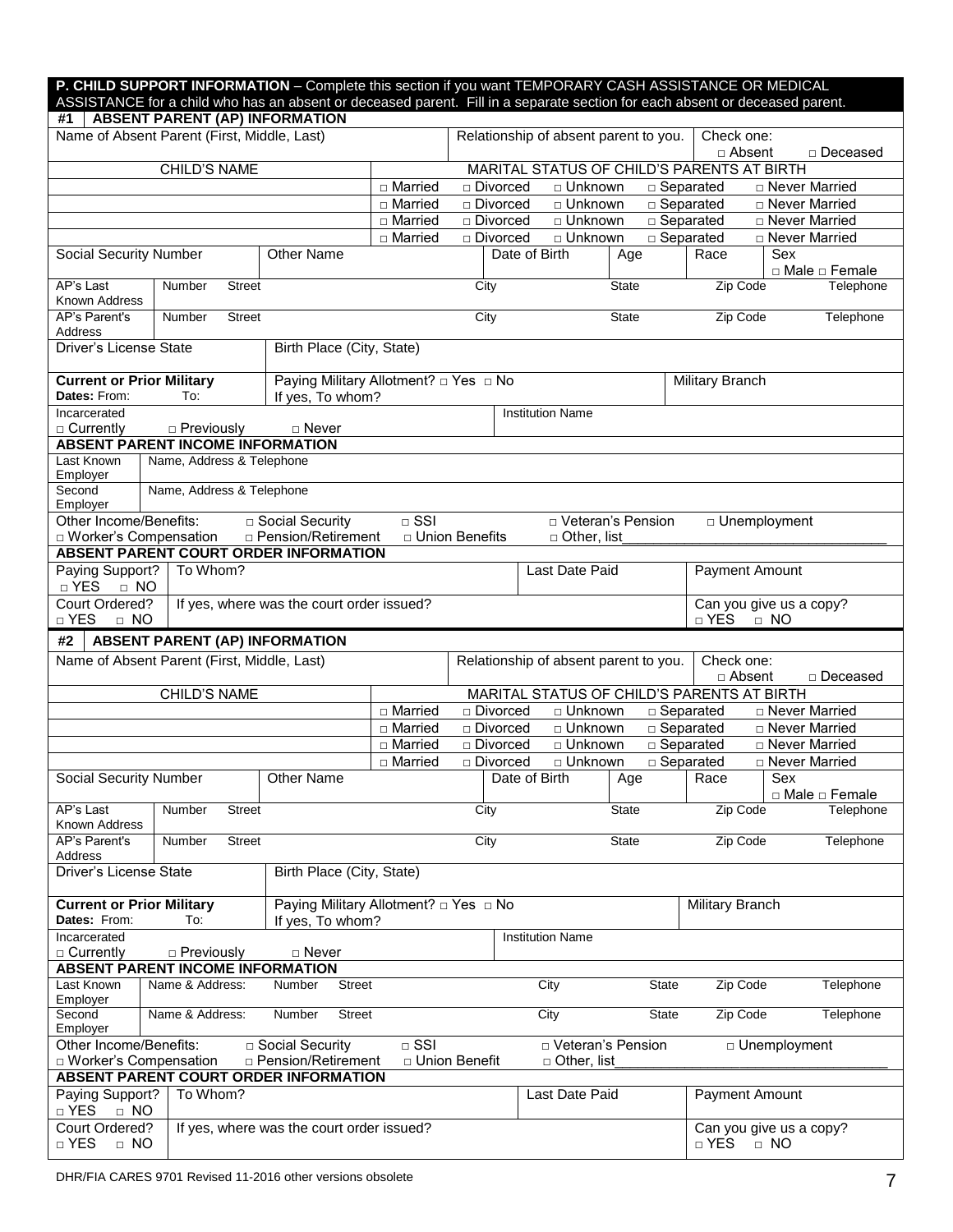#### **ASSIGNMENT OF SUPPORT RIGHTS FOR TEMPORARY CASH ASSISTANCE**

- I assign to the State of Maryland all rights, titles, and interest in support that I may have for myself or for any person receiving TCA.
- This includes any overdue support that has not been collected for the time that I or any person received TCA assistance.
- I agree to have the child support agency collect any support owed to me and to keep up to the amount of TCA paid to me.
- I agree to send to the State of Maryland any support I receive. If I do not turn over this support, I will have to repay this amount to the State of Maryland. I may also be prosecuted for fraud.

When I am eligible for Medical Assistance:

- I assign all rights, title, and interest in medical support and health insurance payments I may have for myself or any person receiving Medical Assistance. This includes overdue medical support or health insurance payments that have not been collected.
- I agree to have the child support agency collect medical support payments owed to me and to keep up to the amount of Medical Assistance payments that were made for me.
- I agree to give the State of Maryland any medical support or health insurance payments I receive.
- I will cooperate to the best of my ability and knowledge with the child support agency while I am receiving TCA and Medical Assistance
- If I do not cooperate with the child support agency, I may lose all my benefits and my case may be closed

#### **I HAVE READ THESE STATEMENTS OR SOMEONE READ THEM TO ME. I UNDERSTAND WHAT THEY MEAN. BY SIGNING MY NAME BELOW, I AGREE TO FOLLOW WHAT THEY SAY. Signature Date**

| <b>Signature</b><br>Dalt |  |
|--------------------------|--|
|                          |  |
|                          |  |
|                          |  |
|                          |  |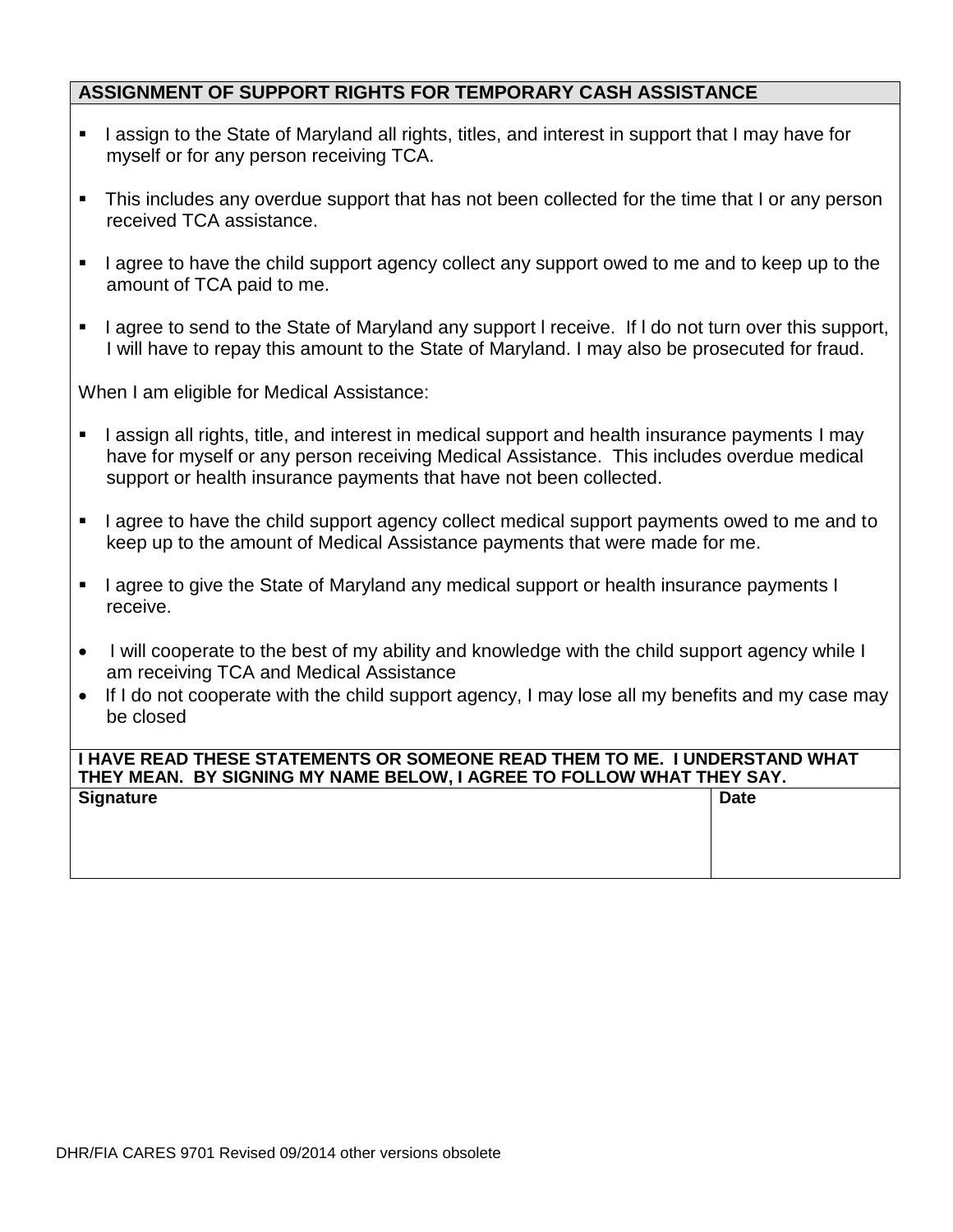#### **Your Rights and Responsibilities**

### **FACTS YOU SHOULD KNOW ABOUT APPLYING FOR TEMPORARY CASH ASSISTANCE, FOOD SUPPLEMENT PROGRAM (FORMERLY FOOD STAMPS) AND MEDICAL ASSISTANCE Social Security Numbers**

- $\triangle$  You must give us a social security number for each family member who wants benefits.
- $\triangle$  If a person who wants benefits does not have a social security number, that person must apply for a number. We can help applicants get their numbers.
- $\leftrightarrow$  If a family member has applied for a social security number, we will not delay your application while you wait for the number.
- $\Diamond$  We use social security numbers to prove income. We do not give numbers to other agencies like Immigration and Customs Enforcement.

### **Citizenship and Immigration Status**

- $\triangle$  You must tell us about the citizenship and immigration status for each family member who wants benefits.
- $\leftrightarrow$  Maryland uses the Systematic Alien Verification and Eligibility or SAVE system through the United States Citizenship and Immigration Service (USCIS) formerly known as Immigration and Naturalization Service (INS) to verify the alien status of all applicant and recipient non-citizen households. Information received from USCIS may affect your household's eligibility and benefit amount.

#### **Information**

- $\triangle$  If a family member will not tell us about citizenship, immigration status or social security number, that person will not get benefits.
- $\triangle$  They must still give us proof of income, expenses and other things.
- $\triangle$  The other family members who give us their information will get benefits if they meet the rules.

### **Emergency Medical Assistance**

 $\triangle$  Immigrants who are not eligible for other kinds of medical assistance and apply only for emergency medical assistance do not have to tell us their social security number, immigration or citizenship status.

### **Time Limits**

- $\triangle$  Temporary Cash Assistance has time limits.
- $\leftrightarrow$  The Food Supplement Program (formerly Food Stamps) and Medical Assistance do not have a time limit.
- $\Diamond$  When Temporary Cash Assistance ends because of time limits, earnings or other reasons, you may still get Food Supplement benefits and Medical Assistance.

### **Interviews**

- $\leftrightarrow$  You, a responsible family member or someone you choose to represent you must be interviewed.
- $\triangle$  In most cases, we can interview you by telephone.
- $\triangle$  You must give or send us the proof we ask for at your interview.

If you need help applying for benefits, or have questions about information you must give us, want to know what will happen to your benefits, do not speak English and need free translation services**. Call your case manager or call 1-800-332-6347. Si necesita ayuda para llenar el formulario favor de llamar al 1-800-332-6347.**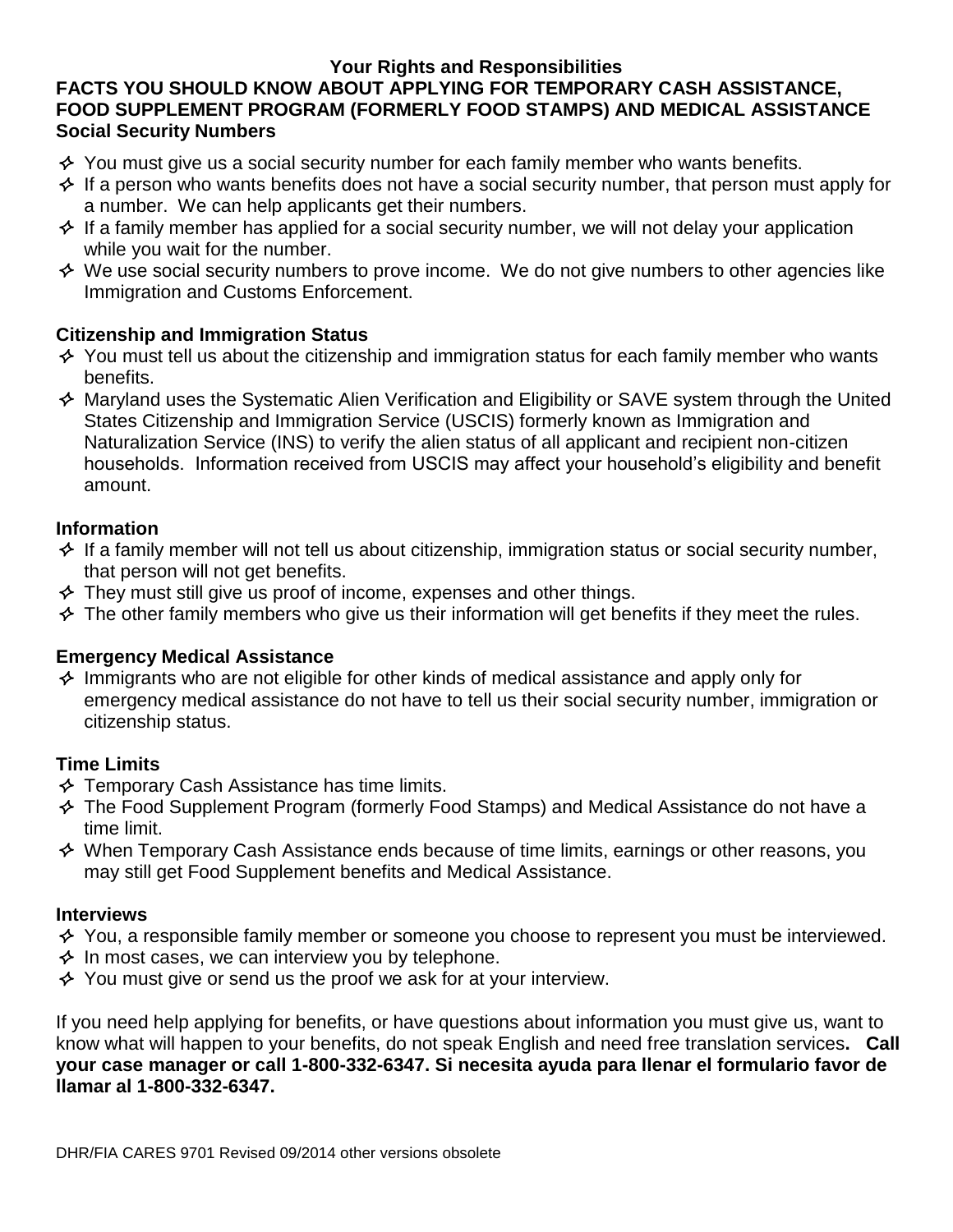**The Family Investment Administration is committed to providing access, and reasonable accommodation in its services, programs, activities, education and employment for individuals with disabilities. If you need assistance or need to request a reasonable accommodation, please contact your case manager or call 1-800-332-6347 or fill out the form on the next page.**

Requesting a reasonable accommodation:

If you are an individual with a disability, you may be entitled to reasonable accommodation to help you access DHR's activities, programs and services. This applies even if you are working with a local department of social services or a vendor who provides services for DHR's customers.

A reasonable accommodation is a modification or adjustment to an activity, program or service which helps a qualified individual with a disability have meaningful access to DHR's activities, programs and services.

Examples of reasonable accommodations:

Hearing Impairment: sign language interpreter; providing an assistive listening device

Visual Impairment: having a qualified reader read to a customer

Mobility Impairments: mailing forms to a customer; meeting a customer at a more accessible location

Developmental Disabilities: Having things written down; taking breaks; scheduling appointments around a customer's medical needs

You may request a reasonable accommodation from the local department of social services or a vendor at any time. Your request may be oral or written. A request for a reasonable accommodation may be made in person, in writing or over the telephone. There are no particular words that you need to use to request an accommodation. A request may be made by you or someone helping you. If you need to request a reasonable accommodation because of your disability, you should speak with the case manager or the supervisor or the Customer Access Coordinator (CAC) at your local department of social services. You may ask the case manager for the name of the Customer Access Coordinator at your local department of social services. You may use the form on the reverse side of this notice. You may also ask for more information at the front desk.

- 1. Dial 7-1-1 or [800-735-2258](tel:800-735-2258) to initiate a TTY call through Maryland Relay.
- 2. The Maryland Relay Operator's typed greeting, including the Operator's identification number, will display on your TTY or VCO phone.
- 3. When the Operator is finished typing, you will see the letters "GA." This means "Go Ahead.".
- 4. Type the number of the person you want to call, along with any special calling instructions. Then type "GA"...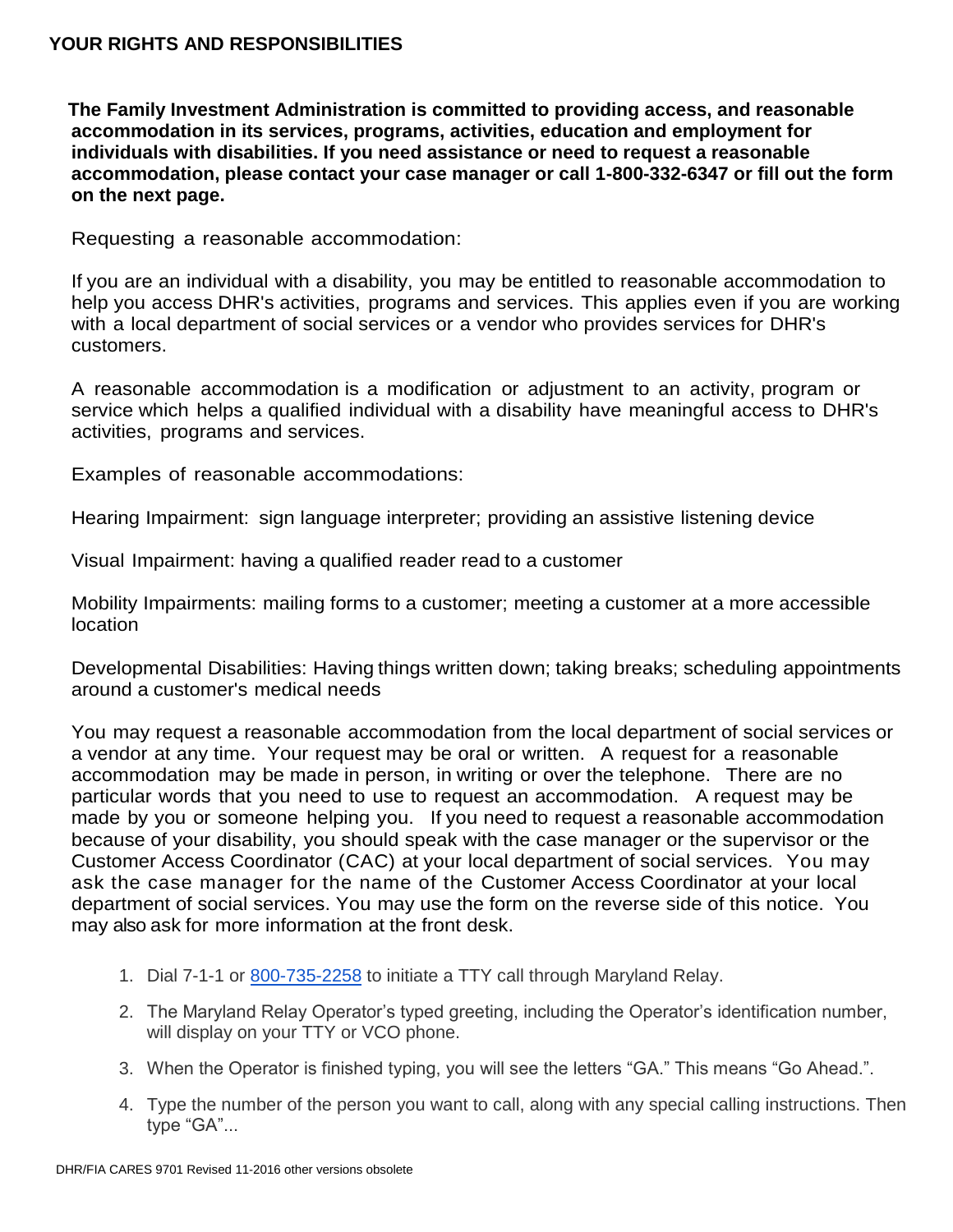| <b>Request for Reasonable Accommodation</b>                                                                                                                                                      |                                                |
|--------------------------------------------------------------------------------------------------------------------------------------------------------------------------------------------------|------------------------------------------------|
| Name of Person Needing an Accommodation                                                                                                                                                          | Name of Person Requesting the<br>Accommodation |
| Address:                                                                                                                                                                                         |                                                |
| Street Address/City/State/Zip Code:                                                                                                                                                              | Telephone number:                              |
| Nature of Disability or Impairment (specify):                                                                                                                                                    |                                                |
| Local Department of Social Services Location:                                                                                                                                                    |                                                |
| Accommodation Request (Type of accommodation requested.) Please print or type. Be as<br>specific as possible. If required, attach additional comments.                                           |                                                |
| Note: If requesting sign language services, specify type: American Sign Language Interpreter<br>(ASL), Certified Deaf Interpreter (CDI) or Communication Access Real Time Translation<br>(CART). |                                                |
| Please provide any additional information that may assist us in providing a reasonable<br>accommodation (specify):                                                                               |                                                |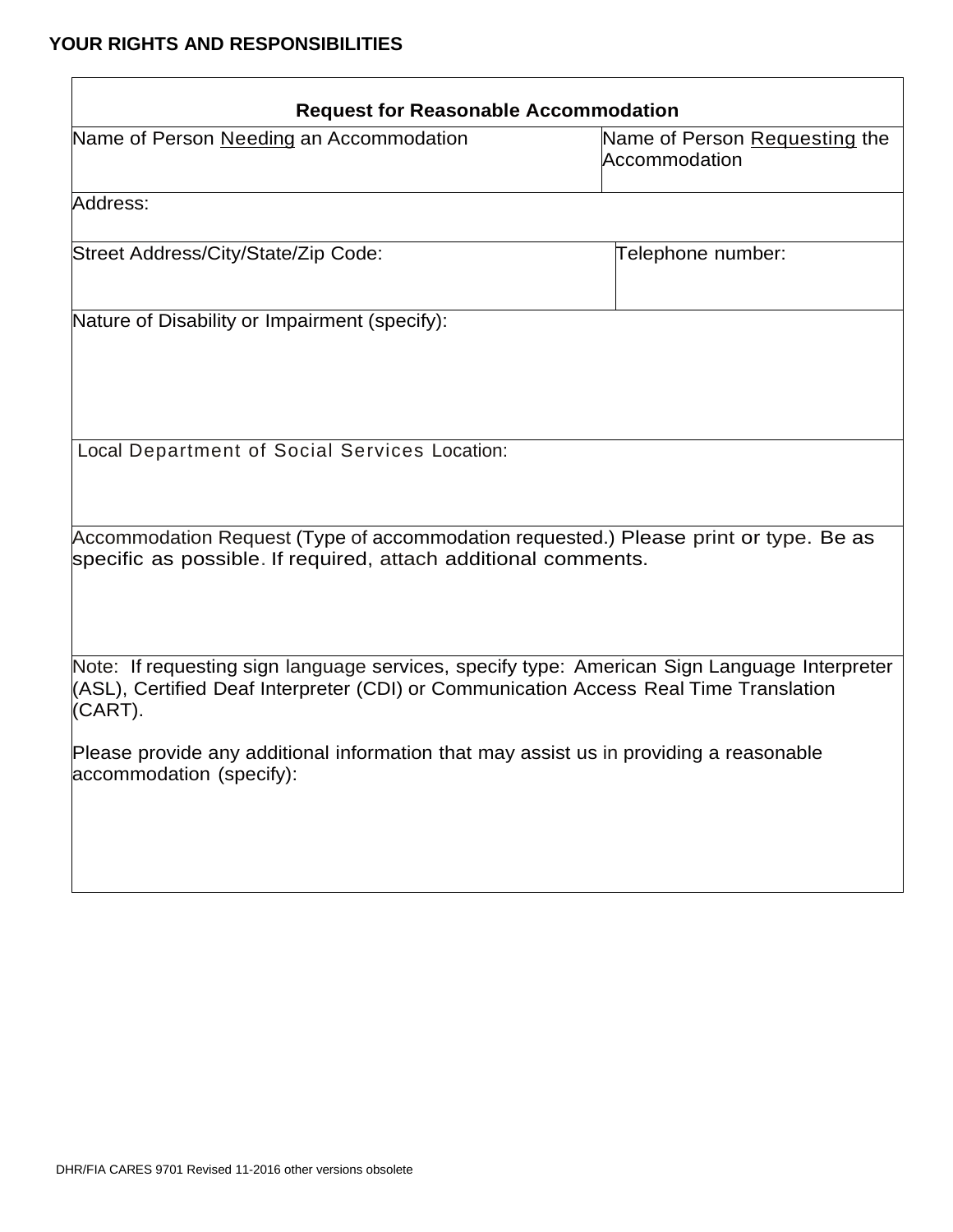**EQUAL RIGHTS** – This institution is prohibited from discriminating on the basis of race, color, national origin, disability, age, sex and in some cases religion or political beliefs.

The U.S. Department of Agriculture also prohibits discrimination based on race, color, national origin, sex, religious creed, disability, age, political beliefs or reprisal or retaliation for prior civil rights activity in any program or activity conducted or funded by USDA.

Persons with disabilities who require alternative means of communication for program information (e.g. Braille, large print, audiotape, American Sign Language, etc.), should contact the Agency (State or local) where they applied for benefits. Individuals who are deaf, hard of hearing or have speech disabilities may contact USDA through the Federal Relay Service at (800) 877-8339. Additionally, program information may be made available in languages other than English.

To file a program complaint of discrimination, complete the [USDA Program Discrimination Complaint](http://www.ocio.usda.gov/sites/default/files/docs/2012/Complain_combined_6_8_12.pdf)  [Form,](http://www.ocio.usda.gov/sites/default/files/docs/2012/Complain_combined_6_8_12.pdf) (AD-3027), found online at: [http://www.ascr.usda.gov/complaint\\_filing\\_cust.html,](http://www.ascr.usda.gov/complaint_filing_cust.html) and at any USDA office, or write a letter addressed to USDA and provide in the letter all of the information requested in the form. To request a copy of the complaint form, call (866) 632-9992. Submit your completed form or letter to USDA by:

- (1) mail: U.S. Department of Agriculture Office of the Assistant Secretary for Civil Rights 1400 Independence Avenue, SW Washington, D.C. 20250-9410
- (2) fax: (202) 690-7442; or
- (3) email: program.intake@usda.gov.

For any other information dealing with Supplemental Nutrition Assistance Program (SNAP) issues, persons should either contact the USDA SNAP Hotline Number at (800) 221-5689, which is also in Spanish or call the [State Information/Hotline Numbers](http://www.fns.usda.gov/snap/contact_info/hotlines.htm) (click the link for a listing of hotline numbers by State); found online at: [http://www.fns.usda.gov/snap/contact\\_info/hotlines.htm.](http://www.fns.usda.gov/snap/contact_info/hotlines.htm)

To file a complaint of discrimination regarding a program receiving Federal financial assistance through the U.S. Department of Health and Human Services (HHS), write: HHS Director, Office for Civil Rights, Room 515-F, 200 Independence Avenue, S.W., Washington, D.C. 20201 or call (202) 619-0403 (voice) or (800) 537-7697 (TTY).

This institution is an equal opportunity provider.

**RIGHT TO WRITTEN NOTICE** – We must always give you a written notice explaining your benefits when we approve your case. We must always give you written notice when we change your benefits, deny or close your case. You have 90 days from the notice date to ask for a hearing. If you ask for a hearing within 10 days, you may be able to keep getting benefits while you wait for the hearing.

**RIGHT TO APPEAL** – Ask for a hearing if you disagree with the Department's decision. Your case manager can help you write your appeal. At the hearing, you can speak for yourself or bring a lawyer, friend or relative to speak for you.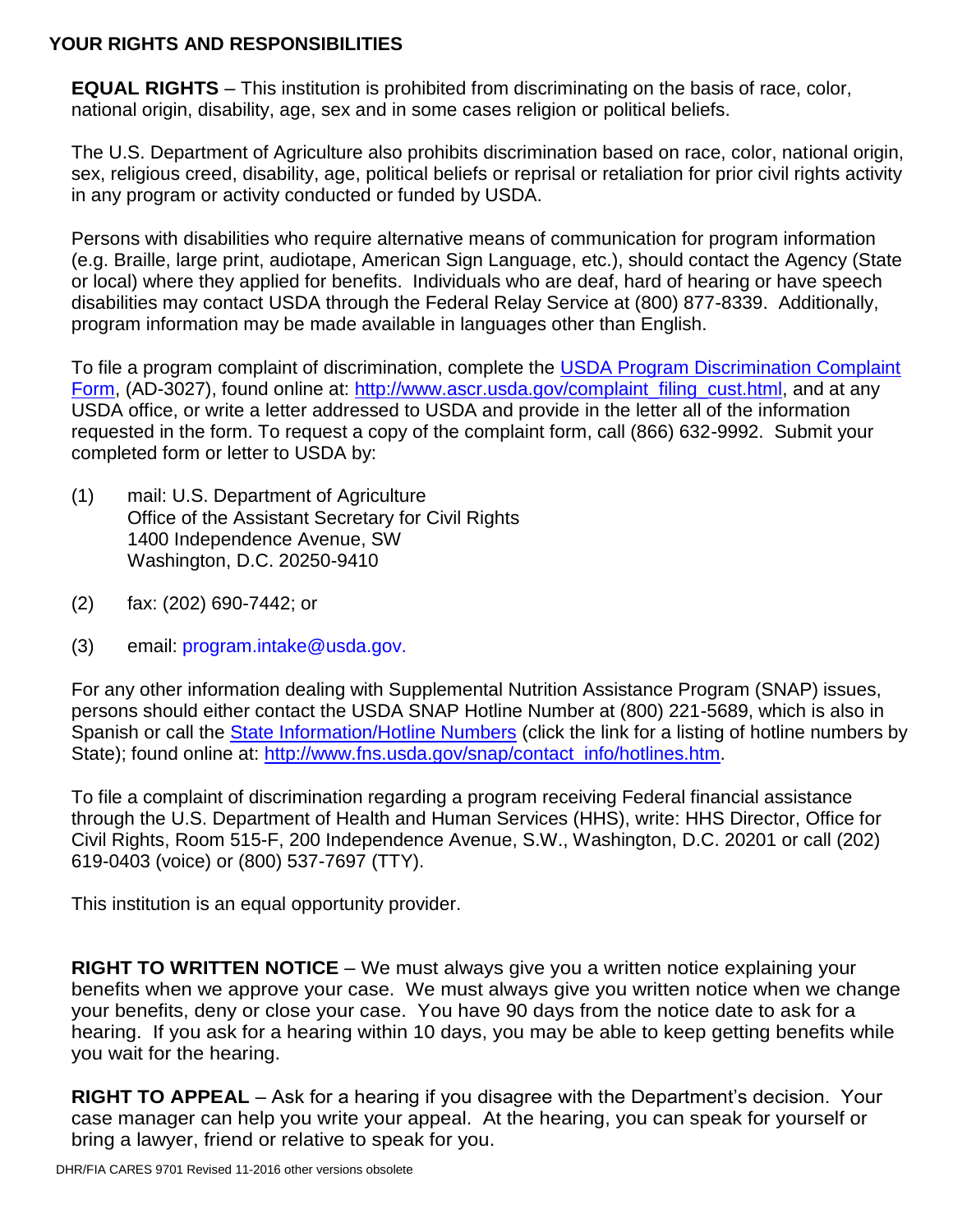**RIGHT TO PRIVACY** – You are giving personal information in the application. We use the information to see if you are eligible for benefits. If you do not give the information, we may deny your application. You have a right to review, change, or correct any information. We will not show your information or give it to others unless you give us permission or federal and state law allows us to do so.

**RIGHT TO CLAIM GOOD CAUSE** – If you want Temporary Cash Assistance (TCA), you must help the Department get child support. You may not have to help if it puts you or your family in danger.

**RIGHT TO REFUSE HELP** – You do not have to accept help from a religious organization if it is against your religious beliefs.

**RIGHT TO TIMELY APPLICATION PROCESSING** – If you are eligible for expedited Food Supplement Program benefits we must give you your benefits within 7 days. For the regular Food Supplement Program and other programs, except for certain Medical Assistance programs, we must process your application within 30 days. There are times when there is a delay in processing. If there is a delay, we will send you a letter to tell you why there is delay in processing your application. If you are incarcerated or in another such institution and file an application for Food Supplement benefits or cash assistance, you may not receive FSP or cash benefits until you are released. The filing date of your application for assistance will be the date of your release from the institution, if it is less than 30 days from the date your signed application was received in the Local Department of Social Services (LDSS). FSP benefits are issued from the date of your release based upon your application date.

### **Authorization to Receive Family Planning Information**

If you want information, you can ask your case manager for a Family Planning Guide. You may also contact:

- 1-800-546-8900 if you need help in finding a provider for birth control or arranging prenatal care, or
- The Center for Maternal and Child Health at 410-767-6713 [www.fha.state.md.us/mch](http://www.fha.state.md.us/mch)

### **YOU HAVE THE FOLLOWING RESPONSIBILITIES**

**PROVIDE INFORMATION** – You must give true and complete information. You may need to give us proof of this information. We will keep this information private. Any delay in providing proof may result in your case being delayed or denied.

Collecting application information, including the social security number of each household member, is authorized under the Food and Nutrition Act of 2008, U.S.C.2011-2036, Social Security Act §1137(f) and 42 U.S.C. §1320b-7(d). We use the information to find out if your household is eligible. We check this information by matching computer programs.

We also use the information to see if you meet program rules. We may contact your employer, bank or other party. We may also contact local, state or federal agencies to make sure the information is correct. We can give your information to other federal or State agencies for official use and to law enforcement officers who need it to find persons fleeing to avoid the law.

If you get too much in benefits:

- You may have to repay the money for the benefits, and
- We may give the application information, including social security numbers, to federal or state agencies, as well as private claims collections agencies, for action.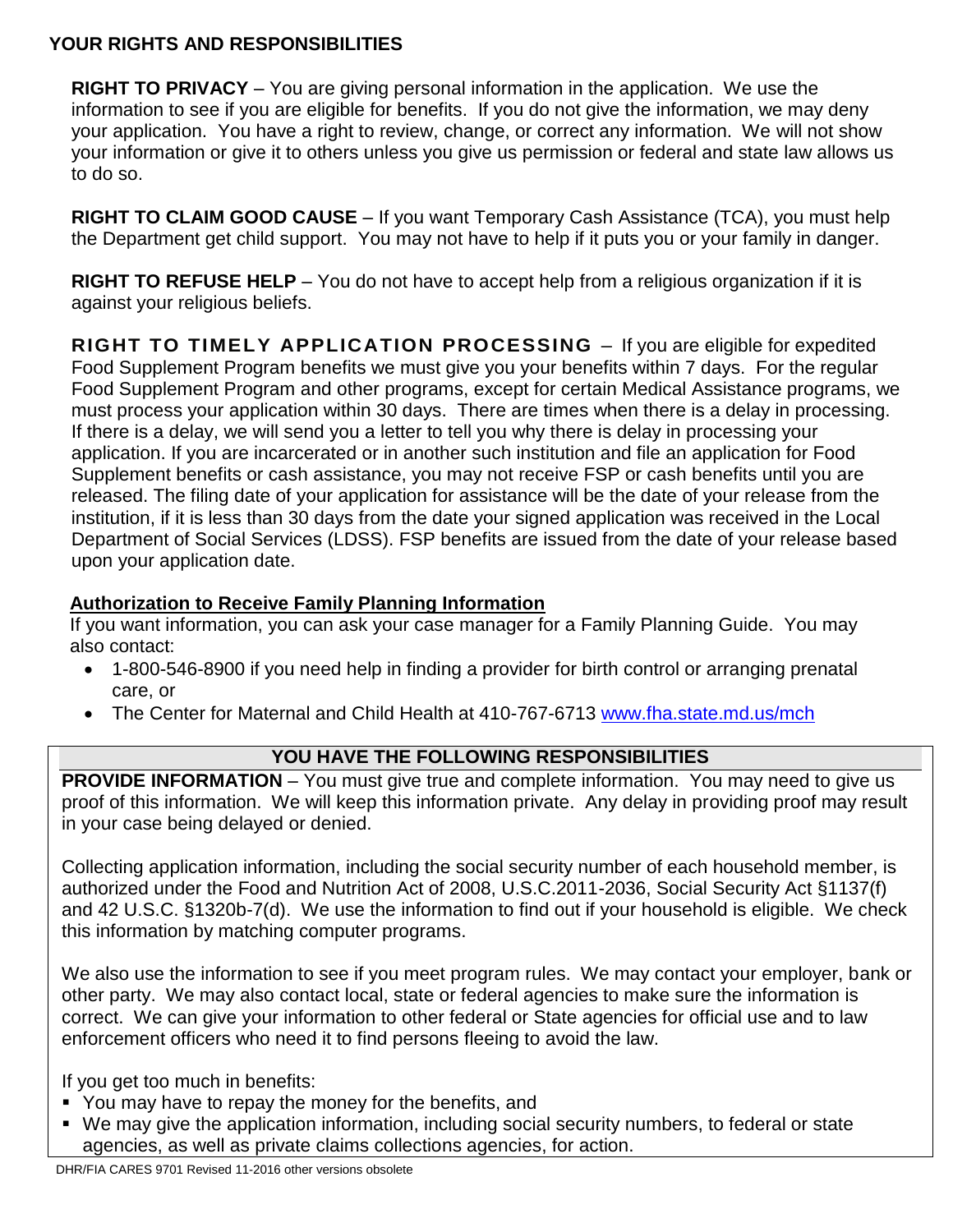Giving information is voluntary. If you do not give us information such as social security numbers for everyone who wants help, we may deny benefits for each person who does not give a social security number. If you do not have a social security number, we will help you get one.

**REPORT CHANGES** - You must report all changes within ten days unless you are part of the Food Supplement Program simplified reporting group and are not receiving Cash Assistance or Medical Assistance. If you want to know if you are part of this group, ask your case manager. You may tell us about any changes in person, by telephone, or by mail to the Department.

**Warning – We may deny, lower or stop your benefits if you give us wrong information or do not report changes. A judge may fine and/or imprison you if you deliberately give wrong information or do not report changes.**

#### *WORK REQUIREMENTS FOR THE FOOD SUPPLEMENT PROGRAM*

Individuals applying for or receiving Food Supplement (FSP) benefits must know and understand the following information about the Food Supplement Program work registration and work requirements. Food Supplement work requirements are covered in federal law at 7 CFR 273.24.

Everyone over age 18 **is required to be registered for work** unless otherwise exempt, because they are: over age 60, caring for a child under age 6 living in their home, applied for or receiving unemployment benefits, self-employed- working a minimum of 30 hours or more per week at the equivalent of federal minimum wage, attending a recognized school or institution of higher education at least half time, or the individual is mentally or physically unfit for work. Work registration is not the same as participation.

Beginning **January 1, 2016** able bodied individuals without dependents (ABAWDS), ages 18-50, who are not exempt for work registration under one of the above reasons or they reside in an area that is designated as exempt, are required to be work registered and participate in a work program/activity or be employed.

**These individuals known as ABAWDS may only receive Food Supplement benefits for three months in a fixed 36 month period unless the individual is employed or participating in an approved work or educational activity a minimum of 80 hours per month. The individual may not receive Food Supplement benefits again until he or she meets the work requirements. You will receive additional information from the case manager and information is available on the DHR website at<http://www.dhr.state.md.us/blog/>**

**AUTHORIZED REPRESENTATIVES –** In most instances, if your authorized representative gives us wrong information, you will have to pay back any amount you are overpaid.

If your authorized representative knowingly gives us the wrong information or does not use your benefits properly, we may disqualify the person from being an authorized representative and prosecute them for fraud under state and federal law.

If a drug and alcohol treatment center or a group living arrangement acts as your authorized representative for your food benefits and they willfully give us wrong information about your situation, we may prosecute the person under applicable State or federal law.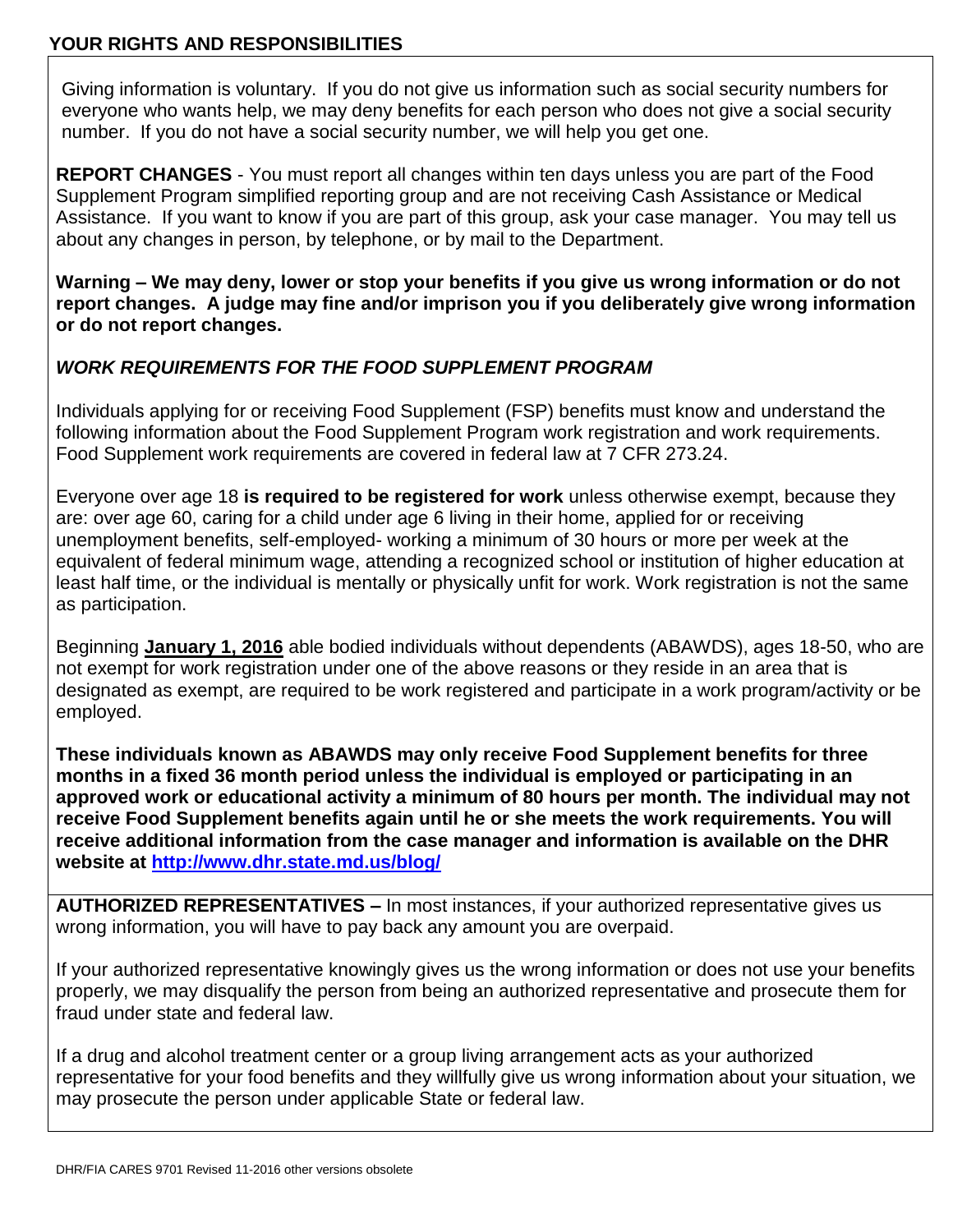## **TCA and FOOD SUPPLEMENT PROGRAM PENALTIES**

### **Do not:**

- Give false information or withhold information to get or continue to get TCA and/or FSP benefits.
- **Trade or sell TCA or FSP benefits, or electronic benefit cards.**
- Use TCA and FSP or electronic benefit cards to buy items not allowed, such as alcohol and tobacco or to pay on credit accounts.
- Use someone else's TCA or FSP benefits.
- Use someone else's Electronic Benefits Card without authorization.
- Use your EBT card containing TCA benefits in a liquor store, adult entertainment venue such as a strip club or in a gambling establishment such as a casino.

Your FSP benefits will not increase if your cash assistance is reduced or closed because you did not follow the rules.

If a household member deliberately breaks the rules, we may bar the person from the TCA or FSP.

- We may bar this person for **one year** after the first violation.
- We may bar this person for **two years**:
	- \* After the second violation, or
	- \* After the first time a court finds this person guilty of buying illegal drugs with TCA or Food Supplement Program benefits.
- We may bar this person **permanently**:
	- \* After the third violation, or
	- \* After the second time a court finds a person guilty of buying illegal drugs with TCA or FSP benefits, or
	- \* After the first time a court finds this person guilty of buying guns, bullets, or explosives, with TCA or FSP benefits.
	- \* After a court finds this person guilty of trafficking TCA or FSP benefits of \$500 or more.
- We may bar this person for ten years if found guilty of making a false statement about the person's identity in order to receive multiple benefits at the same time.

**A judge can also fine this person up to \$250,000, imprison the person for up to 20 years, or both. A judge can also bar this person for an additional 18 months. The person may also have to face further prosecution under other federal laws.**

**Individuals who request four or more replacement Independence cards in one year may be referred to the Office of the Inspector General for investigation of trafficking benefits.**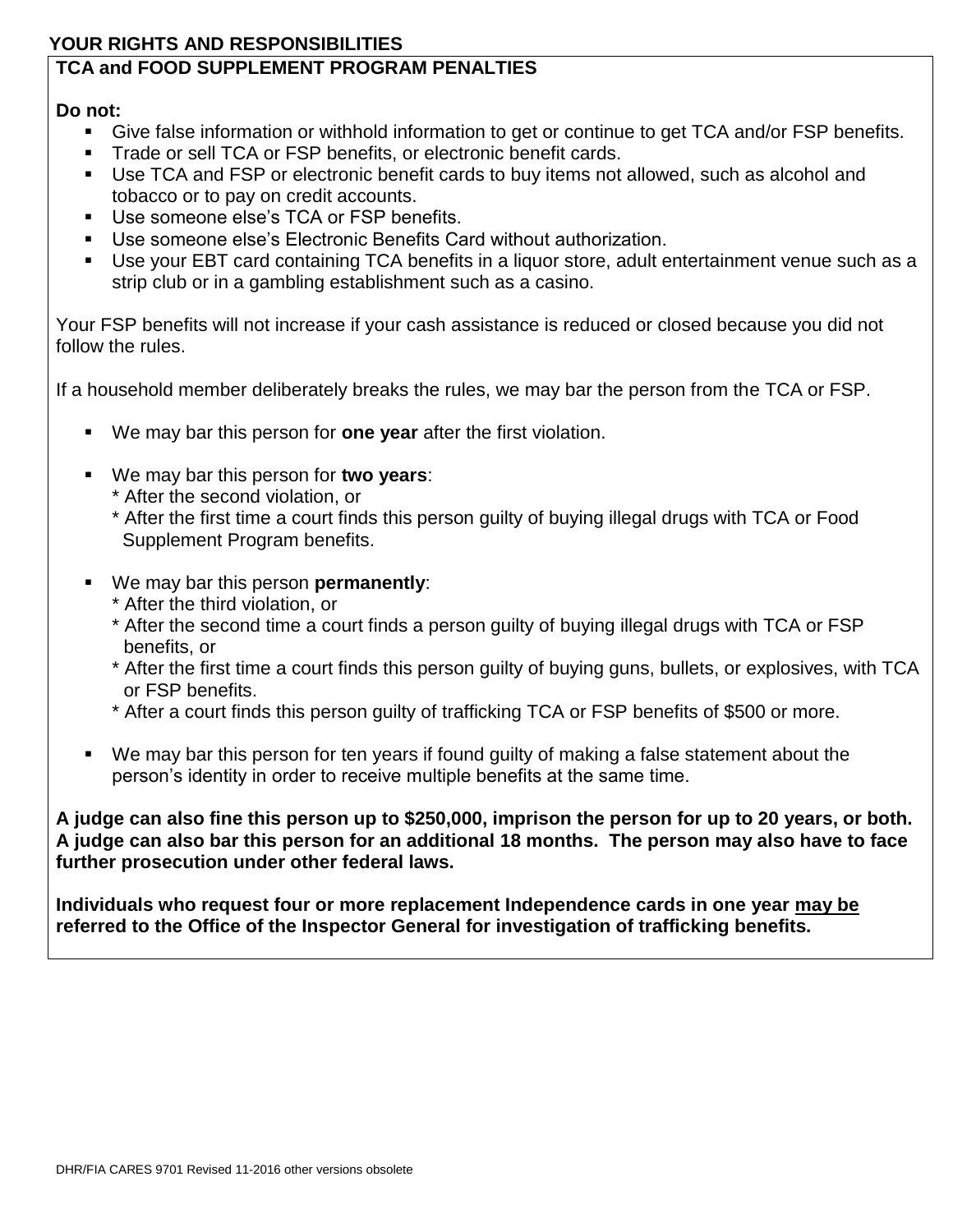### *MEDICAID WARNING AND PENALTY - Only use Medical Assistance cards if you are eligible.*

Every person convicted of "Medicaid Fraud" with a value of **\$500** or more in money, services, or goods is guilty of a felony, and shall:

- 1. Pay back money, services or goods; or the value of those services or goods unlawfully received;
- 2. Be subject to a fine of no more than \$10,000, imprisoned for no longer than five years, or both.

Every person convicted of "Medicaid Fraud" with a value of less than \$500 in money, services or goods is guilty of a misdemeanor, and shall:

- 1. Pay back money, services or goods; or the value of those services or goods unlawfully received;
- 2. Be fined no more than \$1,000 and imprisoned for no longer than three years or both.

### **READ BEFORE SIGNING**:

I understand that it is important to give true information and if I do not, I am breaking the law.

I understand that I can be fined, imprisoned or have my benefits reduced for making false statements or for pretending to be another person.

I know I can be punished for not reporting changes that may affect my eligibility or benefit amount.

I understand that if I get more Food Supplement benefits than I should, all adult members of my household are liable for repaying the debt.

I know the Department can use the application against me in a court of law for fraud prosecution.

I know that failing to report or verify shelter, medical or dependent care expenses or child support payments is the same as saying I do not want a deduction for the expenses I did not verify or report. I understand that the Department may check the information on this form to see if it is correct and may select my case for a spot check, such as for a Quality Control Review.

I agree to allow someone from the Department to visit me at home. I will help them get all needed proofs from any source.

I understand by signing this application:

- I accept cash assistance and/or medical assistance.
- I agree that Medicare Part B will make payments directly to doctors and medical suppliers.
- I give the Department the right to seek payment from private or public health insurance and any liable third party. I understand that I must cooperate with the department in securing such payments. The Department may seek payment without legal action, as long as it does not keep more than the amount Medical Assistance paid.
- I give the Department the right to inspect, review and copy all medical records for services received through the Medical Assistance Program.

I understand that when a person is deceased who was at least 55 years old when receiving Medical Assistance the state may take money from the estate to repay payments made on behalf of that person. The program may take the money only if there is no surviving spouse, unmarried child younger than 21, or blind or disabled child (married or unmarried) of any age.